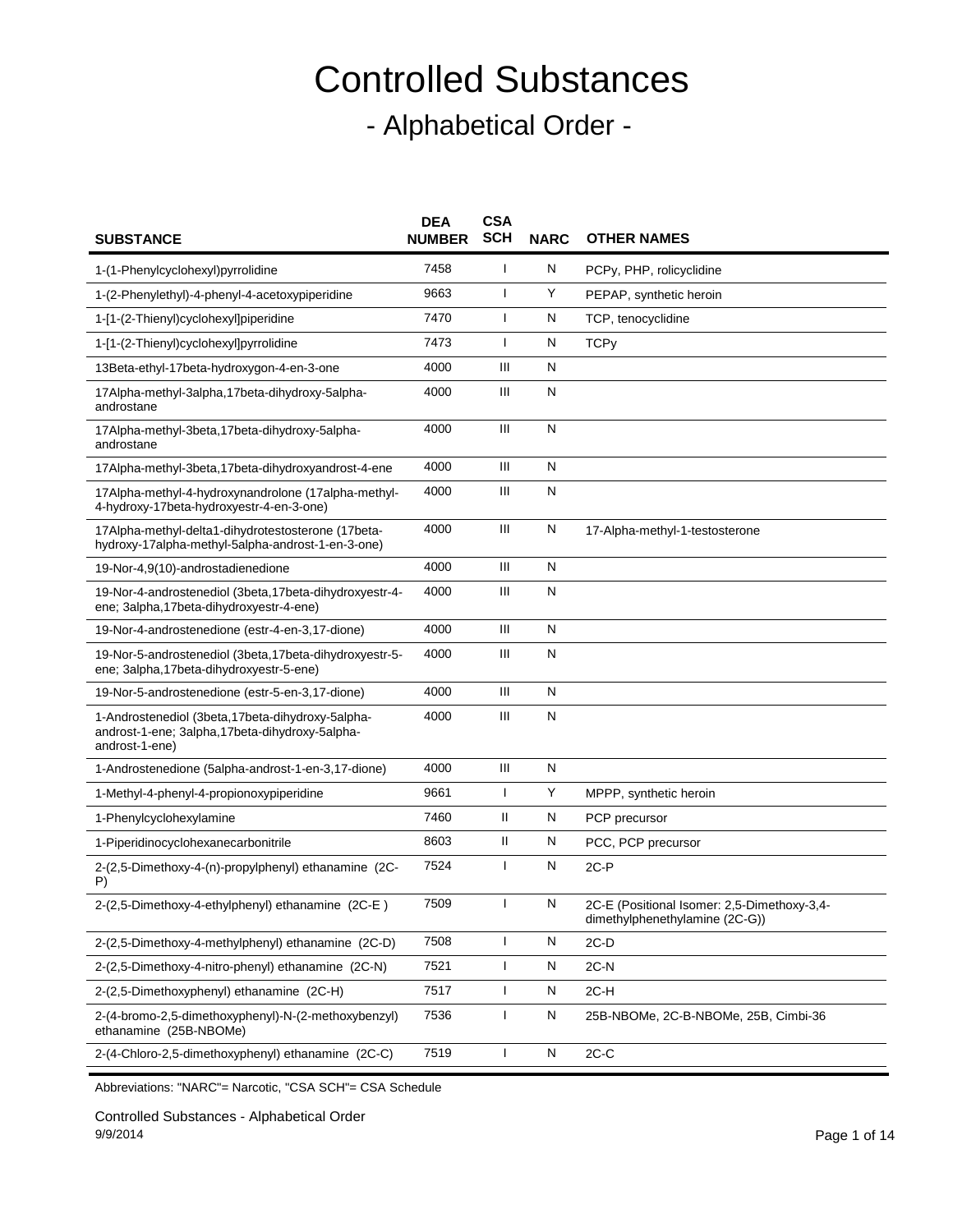| <b>SUBSTANCE</b>                                                               | <b>DEA</b><br><b>NUMBER</b> | <b>CSA</b><br><b>SCH</b> | <b>NARC</b> | <b>OTHER NAMES</b>                                                                                           |
|--------------------------------------------------------------------------------|-----------------------------|--------------------------|-------------|--------------------------------------------------------------------------------------------------------------|
| 2-(4-chloro-2,5-dimethoxyphenyl)-N-(2-methoxybenzyl)<br>ethanamine (25C-NBOMe) | 7537                        |                          | N           | 25C-NBOMe, 2C-C-NBOMe, 25C, Cimbi-82                                                                         |
| 2-(4-Ethylthio-2,5-dimethoxyphenyl) ethanamine (2C-<br>T-2)                    | 7385                        | $\mathbf{I}$             | N           | $2C-T-2$                                                                                                     |
| 2-(4-lodo-2,5-dimethoxyphenyl) ethanamine (2C-I)                               | 7518                        | T                        | N           | $2C-I$                                                                                                       |
| 2-(4-iodo-2,5-dimethoxyphenyl)-N-(2-methoxybenzyl)<br>ethanamine (25I-NBOMe)   | 7538                        | J.                       | N           | 25I-NBOMe, 2C-I-NBOMe, 25I, Cimbi-5                                                                          |
| 2-(4-Isopropylthio)-2,5-dimethoxyphenyl) ethanamine<br>$(2C-T-4)$              | 7532                        | $\mathbf{I}$             | N           | 2C-T-4 (Positional Isomer: 2,5-Dimethoxy-4-<br>ethylthioamphetamine (Aleph-2))                               |
| 2,5-Dimethoxy-4-(n)-propylthiophenethylamine (2C-T-<br>7)                      | 7348                        | T                        | N           | 2C-T-7 (Positional Isomer: 2,5-Dimethoxy-4-<br>ethylthioamphetamine (Aleph-2))                               |
| 2,5-Dimethoxy-4-ethylamphetamine                                               | 7399                        | T                        | N           | <b>DOET</b>                                                                                                  |
| 2,5-Dimethoxyamphetamine                                                       | 7396                        |                          | N           | DMA, 2,5-DMA                                                                                                 |
| 3,4,5-Trimethoxyamphetamine                                                    | 7390                        | $\mathbf{I}$             | N           | TMA (Positional Isomers: 2,4,5-Trimethoxy-<br>amphetamine (TMA-5), 2,4,6-Trimethoxy-<br>amphetamine (TMA-6)) |
| 3,4-Methylenedioxyamphetamine                                                  | 7400                        |                          | N           | MDA, Love Drug                                                                                               |
| 3,4-Methylenedioxymethamphetamine                                              | 7405                        | $\mathbf{I}$             | N           | MDMA, Ecstasy, XTC                                                                                           |
| 3,4-Methylenedioxy-N-ethylamphetamine                                          | 7404                        | $\mathbf{I}$             | N           | N-ethyl MDA, MDE, MDEA                                                                                       |
| 3Alpha,17beta-dihydroxy-5alpha-androstane                                      | 4000                        | Ш                        | N           |                                                                                                              |
| 3Beta, 17beta-dihydroxy-5alpha-androstane                                      | 4000                        | Ш                        | N           |                                                                                                              |
| 3-Fluoro-N-methylcathinone (3-FMC)                                             | 1233                        | $\mathbf{I}$             | N           | 1-(3-fluorophenyl)-2-(methylamino)propan-1-one)<br>(Positional isomer: 2-FMC)                                |
| 3-Methylfentanyl                                                               | 9813                        | J.                       | Y           | China White, fentanyl                                                                                        |
| 3-Methylthiofentanyl                                                           | 9833                        | $\mathbf{I}$             | Y           | Chine White, fentanyl                                                                                        |
| 4-Androstenediol (3beta,17beta-dihydroxy-androst-4-<br>ene)                    | 4000                        | Ш                        | N           | 4-AD                                                                                                         |
| 4-Androstenedione (androst-4-en-3,17-dione)                                    | 4000                        | Ш                        | N           |                                                                                                              |
| 4-Anilino-N-phenethyl-4-piperidine (ANPP)                                      | 8333                        | Ш                        | N           | <b>ANPP</b>                                                                                                  |
| 4-Bromo-2,5-dimethoxyamphetamine                                               | 7391                        | $\mathbf{I}$             | N           | DOB, 4-bromo-DMA                                                                                             |
| 4-Bromo-2,5-dimethoxyphenethylamine                                            | 7392                        | $\mathbf{I}$             | N           | 2C-B, Nexus, has been sold as Ecstasy, i.e. MDMA                                                             |
| 4-Dihydrotestosterone (17beta-hydroxyandrostan-3-<br>one)                      | 4000                        | Ш                        | N           | Anabolex, Andractim, Pesomax, Stanolone                                                                      |
| 4-Fluoro-N-methylcathinone (4-FMC)                                             | 1238                        | $\mathbf{I}$             | N           | flephedrone; 1-(4-fluorophenyl)-2-<br>(methylamino)propan-1-one) (Positional isomer: 2-<br>FMC)              |
| 4-Hydroxy-19-nortestosterone (4,17beta-dihydroxyestr-<br>$4$ -en- $3$ -one $)$ | 4000                        | Ш                        | N           |                                                                                                              |
| 4-Hydroxytestosterone (4,17beta-dihydroxyandrost-4-<br>en-3-one)               | 4000                        | Ш                        | N           |                                                                                                              |
| 4-Methoxyamphetamine                                                           | 7411                        | $\mathbf{I}$             | N           | <b>PMA</b>                                                                                                   |
| 4-Methyl-2,5-dimethoxyamphetamine                                              | 7395                        | $\mathbf{I}$             | N           | DOM, STP (Positional Isomer: 2,5-Dimethoxy-3,4-<br>dimethylphenethylamine (2C-G))                            |

Controlled Substances - Alphabetical Order 9/9/2014 Page 2 of 14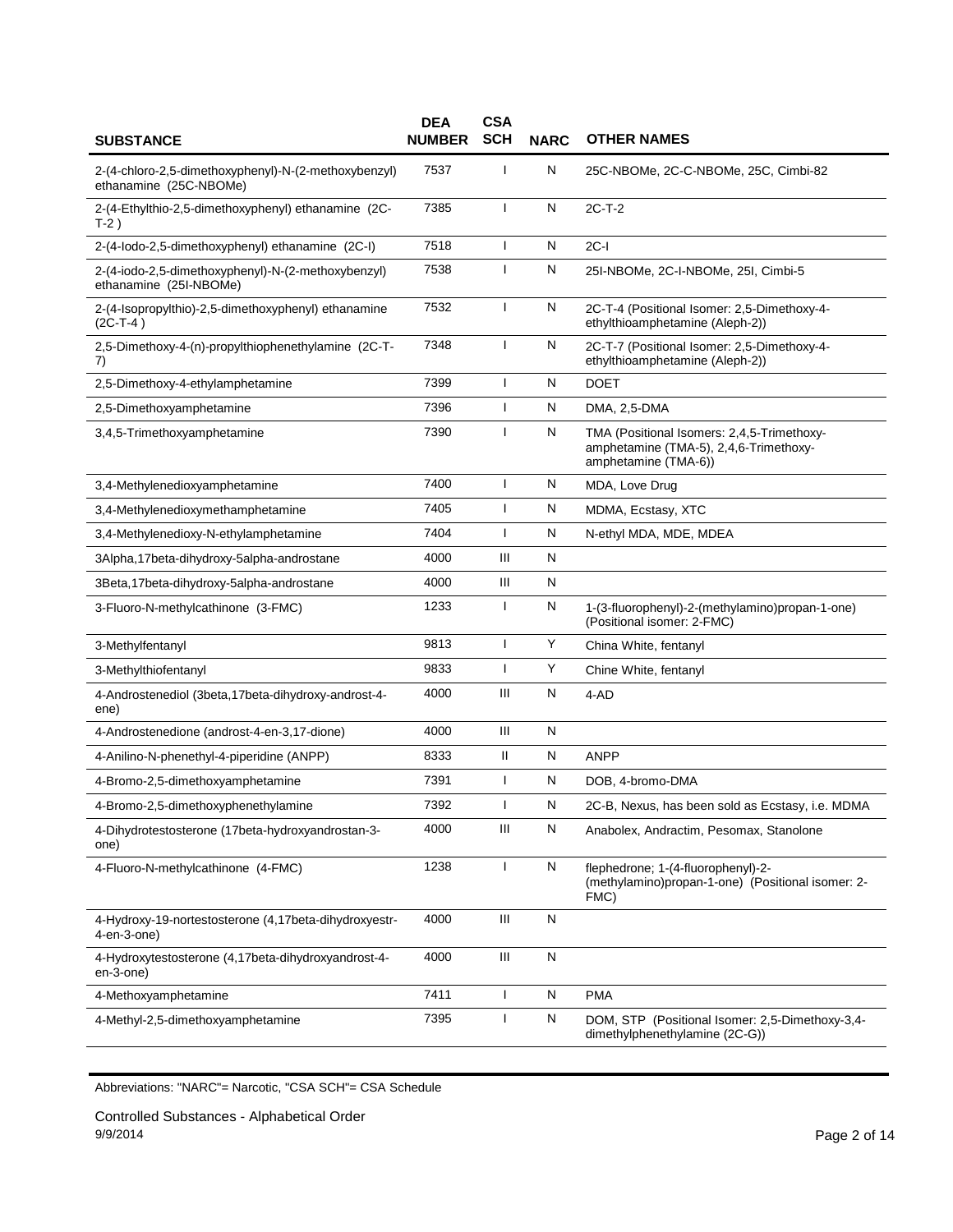| <b>SUBSTANCE</b>                                                                                          | <b>DEA</b><br><b>NUMBER</b> | <b>CSA</b><br><b>SCH</b> | <b>NARC</b>  | <b>OTHER NAMES</b>                                                                                                                                                                                                                                                                       |
|-----------------------------------------------------------------------------------------------------------|-----------------------------|--------------------------|--------------|------------------------------------------------------------------------------------------------------------------------------------------------------------------------------------------------------------------------------------------------------------------------------------------|
| 4-Methyl-alphapyrrolidinopropiophenone (4-MePPP)                                                          | 7498                        | I                        | N            | MePPP, 4-methyl-α-pyrrolidinopropiophenone, 1-(4-<br>methylphenyl)-2-(pyrrolidin-1-yl)-propan-1-one)                                                                                                                                                                                     |
| 4-Methylaminorex (cis isomer)                                                                             | 1590                        | T                        | N            | U4Euh, McN-422                                                                                                                                                                                                                                                                           |
| 4-Methyl-N-ethylcathinone (4-MEC)                                                                         | 1249                        | $\mathbf{I}$             | $\mathsf{N}$ | 2-(ethylamino)-1-(4-methylphenyl)propan-1-<br>one)(Positional Isomers:3-methylethcathinone (3-<br>MEC), 4-ethylmethcathinone (4-EMC), 4-<br>methylbuphedrone (4-MeMABP;4-MeBP), 3,4-<br>dimethylmethcathinone(3,4-DMMC),N-<br>ethylbuphedrone (NEB), N-ethyl-N-<br>methylcathinone(EMC)) |
| 5-Androstenediol (3beta, 17beta-dihydroxy-androst-5-<br>ene)                                              | 4000                        | $\mathbf{III}$           | $\mathsf{N}$ |                                                                                                                                                                                                                                                                                          |
| 5-Androstenedione (androst-5-en-3,17-dione)                                                               | 4000                        | $\mathbf{III}$           | N            |                                                                                                                                                                                                                                                                                          |
| 5-Flouro-UR-144 and XLR11 [1-(5-Fluoro-pentyl)1H-<br>indol-3-yl](2,2,3,3-tetramethylcyclopropyl)methanone | 7011                        | J.                       | N            | 5-Flouro-UR-144 and XLR11                                                                                                                                                                                                                                                                |
| 5F-PB-22 (Quinolin-8-yl 1-(5-fluoropentyl)-1H-indole-3-<br>carboxylate)                                   | 7225                        | ı                        | N            | 5-Fluoro-PB-22; 5F-PB-22                                                                                                                                                                                                                                                                 |
| 5-Methoxy-3,4-methylenedioxyamphetamine                                                                   | 7401                        | J                        | N            | <b>MMDA</b>                                                                                                                                                                                                                                                                              |
| 5-Methoxy-N,N-diisopropyltryptamine                                                                       | 7439                        | $\mathbf{I}$             | N            | 5-MeO-DIPT (Positional Isomer: 5-Methoxy-N,N-<br>dipropyltryptamine (5-MeO-DPT))                                                                                                                                                                                                         |
| 5-Methoxy-N-N-dimethyltryptamine                                                                          | 7431                        | $\mathbf{I}$             | $\mathsf{N}$ | 5-MeO-DMT (Positional Isomer: 4-Methoxy-N,N-<br>dimethyltryptamine (4-MeO-DMT))                                                                                                                                                                                                          |
| AB-FUBINACA (N-(1-amino-3-methyl-1-oxobutan-2-yl)-<br>1-(4-fluorobenzyl)-1H-indazole-3-carboxamide)       | 7012                        | J.                       | N            | AB-FUBINACA                                                                                                                                                                                                                                                                              |
| Acetorphine                                                                                               | 9319                        | I                        | Υ            |                                                                                                                                                                                                                                                                                          |
| Acetyl-alpha-methylfentanyl                                                                               | 9815                        | $\mathbf{I}$             | Y            |                                                                                                                                                                                                                                                                                          |
| Acetyldihydrocodeine                                                                                      | 9051                        | ı                        | Y            | Acetylcodone                                                                                                                                                                                                                                                                             |
| Acetylmethadol                                                                                            | 9601                        | $\mathbf{I}$             | Y            | Methadyl acetate                                                                                                                                                                                                                                                                         |
| ADB-PINACA (N-(1-amino-3,3-dimethyl-1-oxobutan-2-<br>yl)-1-pentyl-1H-indazole-3-carboxamide)              | 7035                        | $\mathbf{I}$             | $\mathsf{N}$ | <b>ADB-PINACA</b>                                                                                                                                                                                                                                                                        |
| Alfaxalone                                                                                                | 2731                        | IV                       | N            | Alfaxan, 5α-pregnan-3α-ol-11,20-dione                                                                                                                                                                                                                                                    |
| Alfentanil                                                                                                | 9737                        | Ш                        | Υ            | Alfenta                                                                                                                                                                                                                                                                                  |
| Allylprodine                                                                                              | 9602                        | $\mathbf{I}$             | Υ            |                                                                                                                                                                                                                                                                                          |
| Alphacetylmethadol except levo-alphacetylmethadol                                                         | 9603                        | ı                        | Υ            |                                                                                                                                                                                                                                                                                          |
| Alpha-ethyltryptamine                                                                                     | 7249                        | 1                        | N            | ET, Trip                                                                                                                                                                                                                                                                                 |
| Alphameprodine                                                                                            | 9604                        | I                        | Υ            |                                                                                                                                                                                                                                                                                          |
| Alphamethadol                                                                                             | 9605                        | J.                       | Y            |                                                                                                                                                                                                                                                                                          |
| Alpha-methylfentanyl                                                                                      | 9814                        | $\mathbf{I}$             | Υ            | China White, fentanyl                                                                                                                                                                                                                                                                    |
| Alpha-methylthiofentanyl                                                                                  | 9832                        | ı                        | Υ            | China White, fentanyl                                                                                                                                                                                                                                                                    |
| Alpha-methyltryptamine                                                                                    | 7432                        | J                        | N            | AMT (Positional Isomer: N-Methyltryptamine)                                                                                                                                                                                                                                              |
| Alphaprodine                                                                                              | 9010                        | Ш                        | Y            | Nisentil                                                                                                                                                                                                                                                                                 |
| $alpha$ -pyrrolidinobutiophenone $(\alpha$ -PBP)                                                          | 7546                        | I                        | N            | 1-phenyl-2-(pyrrolidin-1-yl)butan-1-one)                                                                                                                                                                                                                                                 |

Controlled Substances - Alphabetical Order 9/9/2014 Page 3 of 14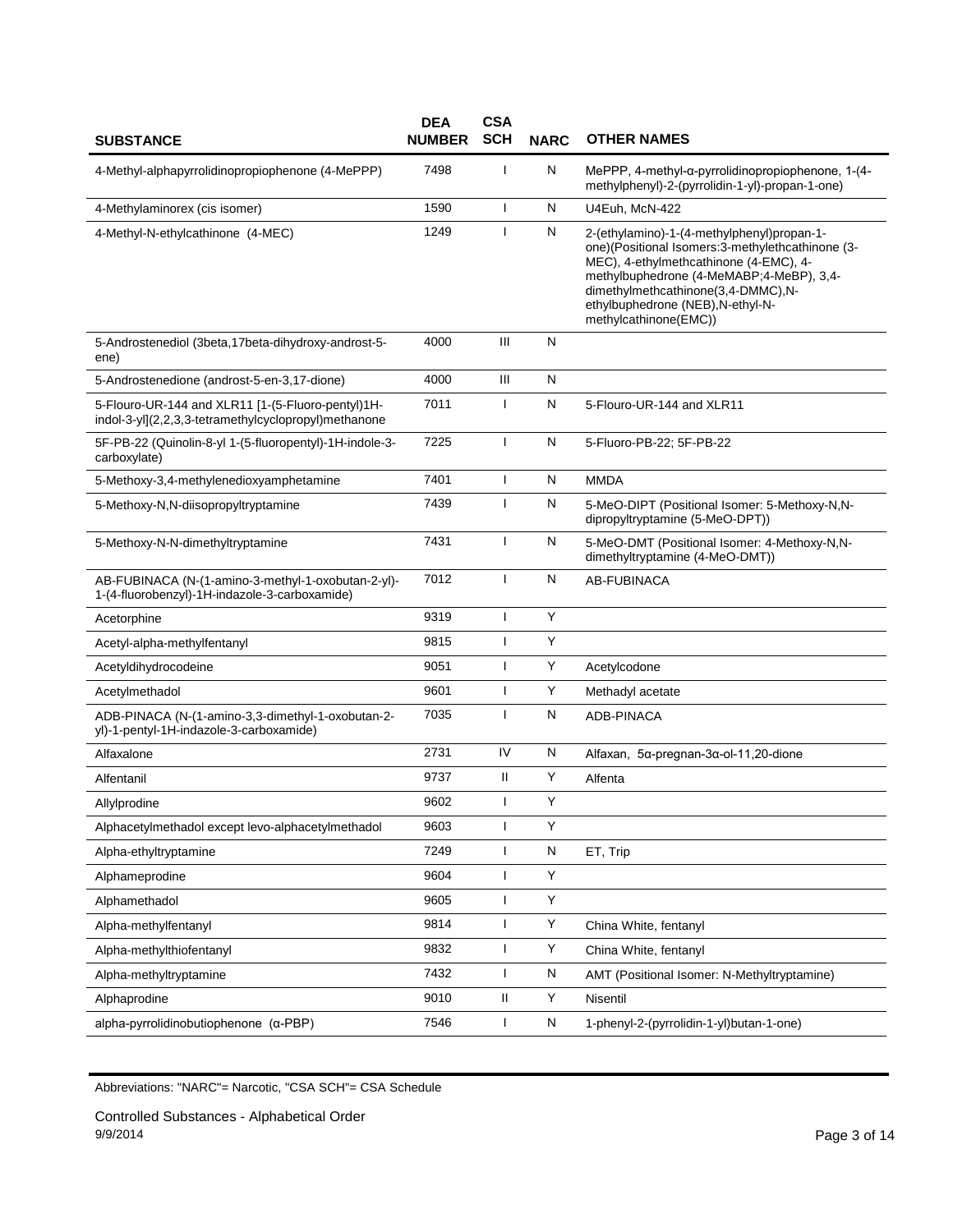| <b>SUBSTANCE</b>                                                           | <b>DEA</b><br><b>NUMBER</b> | <b>CSA</b><br><b>SCH</b> | <b>NARC</b> | <b>OTHER NAMES</b>                                                                                                                                                                           |
|----------------------------------------------------------------------------|-----------------------------|--------------------------|-------------|----------------------------------------------------------------------------------------------------------------------------------------------------------------------------------------------|
| $alpha$ -pyrrolidinopentiophenone ( $\alpha$ -PVP)                         | 7545                        | J                        | N           | a-pyrrolidinovalerophenone, 1-phenyl-2- (pyrrolidin-1-<br>yl)pentan-1-one)(Positional isomers: 4-methyl-α-<br>pyrrolidinobutiophenone (4-MePBP), 1-phenyl-2-<br>(piperidin-1-yl)butan-1-one) |
| Alprazolam                                                                 | 2882                        | IV                       | N           | Xanax                                                                                                                                                                                        |
| AM-2201 (1-(5-Fluoropentyl)-3-(1-naphthoyl) indole)                        | 7201                        | ı                        | N           | AM-2201                                                                                                                                                                                      |
| AM-694 (1-(5-Fluoropentyl)-3-(2-iodobenzoyl) indole)                       | 7694                        | ı                        | N           | AM-694                                                                                                                                                                                       |
| Aminorex                                                                   | 1585                        | I                        | N           | has been sold as methamphetamine                                                                                                                                                             |
| Amobarbital                                                                | 2125                        | $\mathbf{H}$             | N           | Amytal, Tuinal                                                                                                                                                                               |
| Amobarbital & noncontrolled active ingred.                                 | 2126                        | Ш                        | N           |                                                                                                                                                                                              |
| Amobarbital suppository dosage form                                        | 2126                        | Ш                        | N           |                                                                                                                                                                                              |
| Amphetamine                                                                | 1100                        | Ш                        | N           | Dexedrine, Adderall, Obetrol                                                                                                                                                                 |
| Anabolic steroids                                                          | 4000                        | Ш                        | N           | "Body Building" drugs                                                                                                                                                                        |
| Androstanedione (5alpha-androstan-3,17-dione)                              | 4000                        | Ш                        | N           |                                                                                                                                                                                              |
| Anileridine                                                                | 9020                        | $\mathbf{H}$             | Y           | Leritine                                                                                                                                                                                     |
| APINACA and AKB48 N-(1-Adamantyl)-1-pentyl-1H-<br>indazole-3-carboxamide   | 7048                        | T                        | N           | APINACA and AKB48                                                                                                                                                                            |
| Aprobarbital                                                               | 2100                        | Ш                        | N           | Alurate                                                                                                                                                                                      |
| <b>Barbital</b>                                                            | 2145                        | IV                       | N           | Veronal, Plexonal, barbitone                                                                                                                                                                 |
| Barbituric acid derivative                                                 | 2100                        | Ш                        | N           | Barbiturates not specifically listed                                                                                                                                                         |
| Benzethidine                                                               | 9606                        | ı                        | Y           |                                                                                                                                                                                              |
| Benzphetamine                                                              | 1228                        | Ш                        | N           | Didrex, Inapetyl                                                                                                                                                                             |
| Benzylmorphine                                                             | 9052                        | $\mathbf{I}$             | Y           |                                                                                                                                                                                              |
| Betacetylmethadol                                                          | 9607                        | ı                        | Y           |                                                                                                                                                                                              |
| Beta-hydroxy-3-methylfentanyl                                              | 9831                        | ı                        | Y           | China White, fentanyl                                                                                                                                                                        |
| Beta-hydroxyfentanyl                                                       | 9830                        | I                        | Y           | China White, fentanyl                                                                                                                                                                        |
| Betameprodine                                                              | 9608                        | J.                       | Y           |                                                                                                                                                                                              |
| Betamethadol                                                               | 9609                        | ı                        | Υ           |                                                                                                                                                                                              |
| Betaprodine                                                                | 9611                        |                          | Υ           |                                                                                                                                                                                              |
| Bezitramide                                                                | 9800                        | Ш                        | Y           | Burgodin                                                                                                                                                                                     |
| Bolasterone (7alpha,17alpha-dimethyl-17beta-<br>hydroxyandrost-4-en-3-one) | 4000                        | Ш                        | N           |                                                                                                                                                                                              |
| Boldenone (17beta-hydroxyandrost-1,4-diene-3-one)                          | 4000                        | Ш                        | N           | Equipoise, Parenabol, Vebonol, dehydrotestosterone                                                                                                                                           |
| <b>Boldione</b>                                                            | 4000                        | Ш                        | N           |                                                                                                                                                                                              |
| Bromazepam                                                                 | 2748                        | IV                       | N           | Lexotan, Lexatin, Lexotanil                                                                                                                                                                  |
| <b>Bufotenine</b>                                                          | 7433                        | T                        | N           | Mappine, N,N-dimethylserotonin                                                                                                                                                               |
| <b>Buprenorphine</b>                                                       | 9064                        | Ш                        | Υ           | Buprenex, Temgesic, Subutex, Suboxone                                                                                                                                                        |
| Butabarbital (secbutabarbital)                                             | 2100                        | Ш                        | N           | Butisol, Butibel                                                                                                                                                                             |
| <b>Butalbital</b>                                                          | 2100                        | Ш                        | N           | Fiorinal, Butalbital with aspirin                                                                                                                                                            |

Controlled Substances - Alphabetical Order 9/9/2014 Page 4 of 14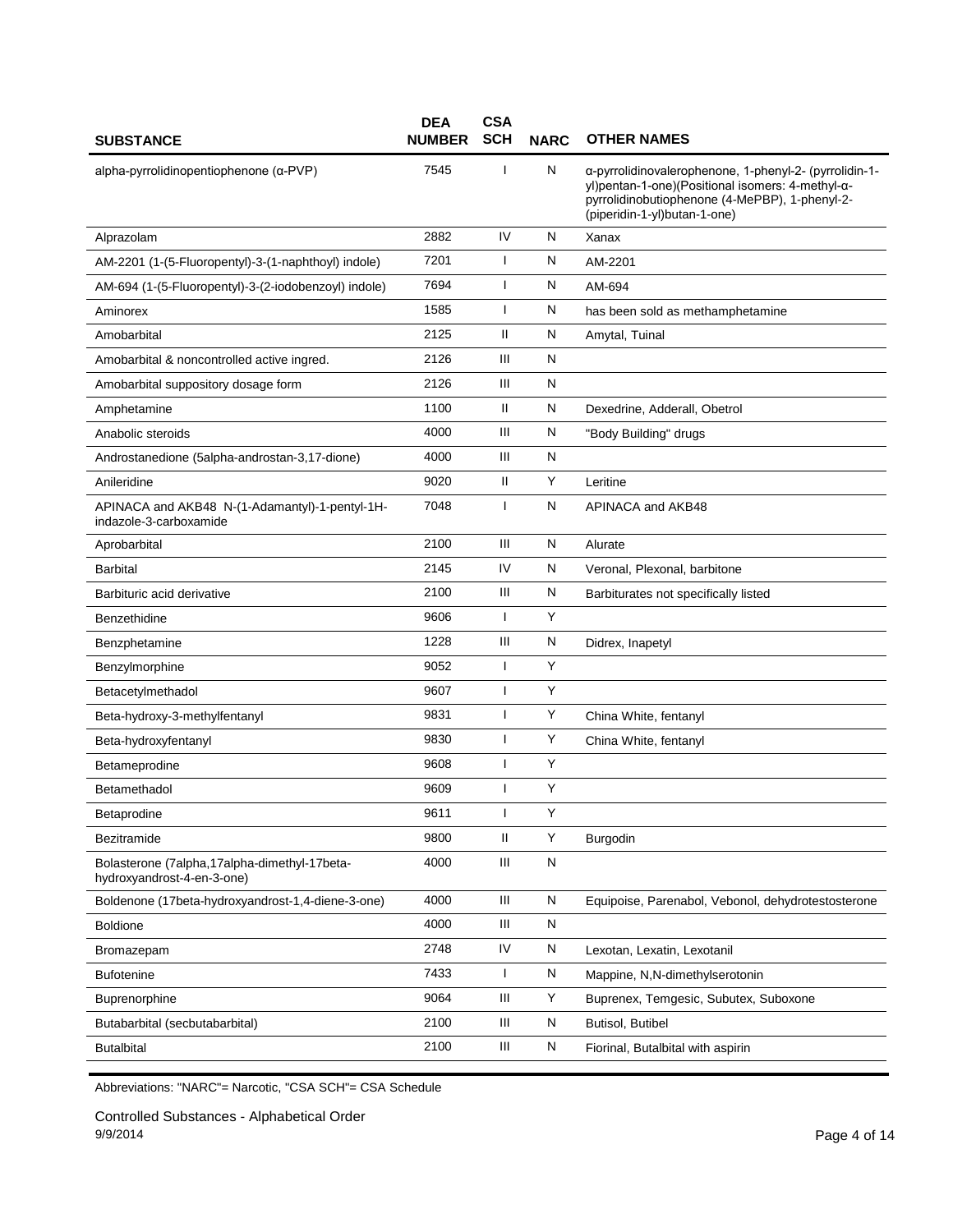| <b>SUBSTANCE</b>                                                                        | <b>DEA</b><br><b>NUMBER</b> | <b>CSA</b><br><b>SCH</b> | <b>NARC</b> | <b>OTHER NAMES</b>                                                                                                                                     |
|-----------------------------------------------------------------------------------------|-----------------------------|--------------------------|-------------|--------------------------------------------------------------------------------------------------------------------------------------------------------|
| Butobarbital (butethal)                                                                 | 2100                        | Ш                        | N           | Soneryl (UK)                                                                                                                                           |
| Butorphanol                                                                             | 9720                        | IV                       | N           | Stadol, Stadol NS, Torbugesic, Torbutrol                                                                                                               |
| <b>Butylone</b>                                                                         | 7541                        |                          | N           | bk-MBDB; 1-(1,3-benzodioxol-5-yl)-2-<br>(methylamino)butan-1-one) (Positional Isomers:<br>ethylone (bk-MDEA; MDEC), dimethylone (bk-<br>MDDMA; MDDMC)) |
| Calusterone (7beta, 17alpha-dimethyl-17beta-<br>hydroxyandrost-4-en-3-one)              | 4000                        | Ш                        | N           | Methosarb                                                                                                                                              |
| Camazepam                                                                               | 2749                        | IV                       | N           | Albego, Limpidon, Paxor                                                                                                                                |
| Carfentanil                                                                             | 9743                        | $\mathbf{H}$             | Υ           | Wildnil                                                                                                                                                |
| Carisoprodol                                                                            | 8192                        | IV                       | N           | Soma                                                                                                                                                   |
| Cathine                                                                                 | 1230                        | IV                       | N           | Constituent of "Khat" plant, (+)-norpseudoephedrine                                                                                                    |
| Cathinone                                                                               | 1235                        | $\mathbf{I}$             | N           | Constituent of "Khat" plant                                                                                                                            |
| Chloral betaine                                                                         | 2460                        | IV                       | N           | <b>Beta Chlor</b>                                                                                                                                      |
| Chloral hydrate                                                                         | 2465                        | IV                       | N           | Noctec                                                                                                                                                 |
| Chlordiazepoxide                                                                        | 2744                        | IV                       | Ν           | Librium, Libritabs, Limbitrol, SK-Lygen                                                                                                                |
| Chlorhexadol                                                                            | 2510                        | Ш                        | N           | Mechloral, Mecoral, Medodorm, Chloralodol                                                                                                              |
| Chlorphentermine                                                                        | 1645                        | Ш                        | Ν           | Pre-Sate, Lucofen, Apsedon, Desopimon                                                                                                                  |
| Clobazam                                                                                | 2751                        | IV                       | N           | Urbadan, Urbanyl                                                                                                                                       |
| Clonazepam                                                                              | 2737                        | IV                       | N           | Klonopin, Clonopin                                                                                                                                     |
| Clonitazene                                                                             | 9612                        | $\mathbf{I}$             | Y           |                                                                                                                                                        |
| Clorazepate                                                                             | 2768                        | IV                       | N           | Tranxene                                                                                                                                               |
| Clortermine                                                                             | 1647                        | Ш                        | N           | Voranil                                                                                                                                                |
| Clostebol (4-chloro-17beta-hydroxyandrost-4-en-3-one)                                   | 4000                        | Ш                        | N           | Alfa-Trofodermin, Clostene, 4-chlorotestosterone                                                                                                       |
| Clotiazepam                                                                             | 2752                        | IV                       | N           | Trecalmo, Rize, Clozan, Veratran                                                                                                                       |
| Cloxazolam                                                                              | 2753                        | IV                       | N           | Akton, Lubalix, Olcadil, Sepazon                                                                                                                       |
| Coca Leaves                                                                             | 9040                        | Ш                        | Y           |                                                                                                                                                        |
| Cocaine                                                                                 | 9041                        | Ш                        | Υ           | Methyl benzoylecgonine, Crack                                                                                                                          |
| Codeine                                                                                 | 9050                        | Ш                        | Υ           | Morphine methyl ester, methyl morphine                                                                                                                 |
| Codeine & isoquinoline alkaloid 90 mg/du                                                | 9803                        | Ш                        | Y           | Codeine with papaverine or noscapine                                                                                                                   |
| Codeine combination product 90 mg/du                                                    | 9804                        | Ш                        | Υ           | Empirin, Fiorinal, Tylenol, ASA or APAP w/codeine                                                                                                      |
| Codeine methylbromide                                                                   | 9070                        | $\mathbf{I}$             | Y           |                                                                                                                                                        |
| Codeine preparations - 200 mg/(100 ml or 100 gm)                                        |                             | V                        | Υ           | Cosanyl, Robitussin A-C, Cheracol, Cerose, Pediacof                                                                                                    |
| Codeine-N-oxide                                                                         | 9053                        | $\overline{\phantom{a}}$ | Υ           |                                                                                                                                                        |
| CP-47,497 (5-(1,1-Dimethylheptyl)-2-[(1R,3S)-3-<br>hydroxycyclohexyl-phenol)            | 7297                        | 1                        | N           | CP-47.497                                                                                                                                              |
| CP-47,497 C8 Homologue (5-(1,1-Dimethyloctyl)-2-<br>[(1R,3S)3-hydroxycyclohexyl-phenol) | 7298                        | T                        | N           | CP-47,497 C8 Homologue                                                                                                                                 |
| Cyprenorphine                                                                           | 9054                        | $\overline{\phantom{a}}$ | Υ           |                                                                                                                                                        |

Controlled Substances - Alphabetical Order 9/9/2014 Page 5 of 14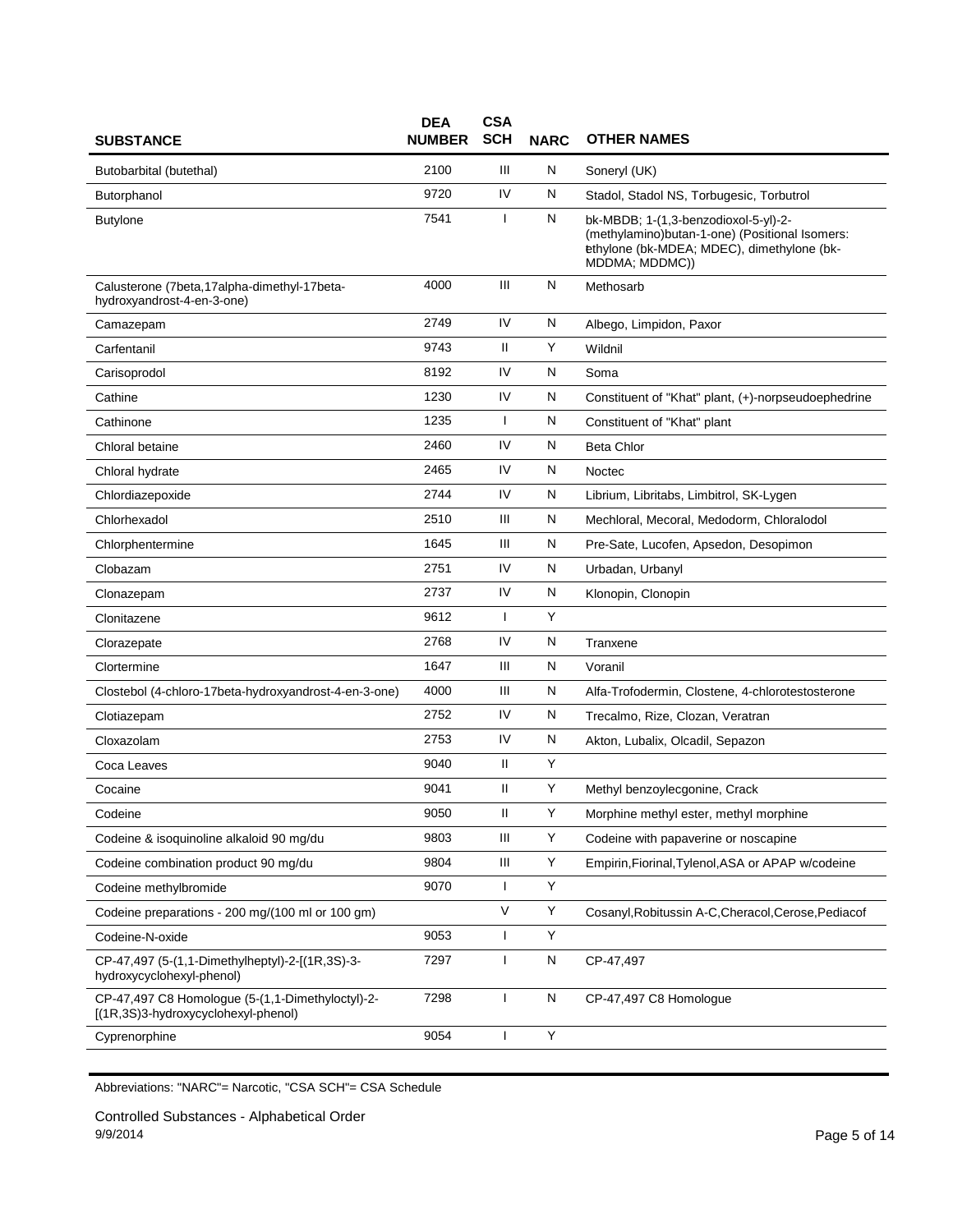| <b>SUBSTANCE</b>                                                                                   | <b>DEA</b><br><b>NUMBER</b> | <b>CSA</b><br><b>SCH</b> | <b>NARC</b>  | <b>OTHER NAMES</b>                                                                        |
|----------------------------------------------------------------------------------------------------|-----------------------------|--------------------------|--------------|-------------------------------------------------------------------------------------------|
| Dehydrochloromethyltestosterone (4-chloro-17beta-<br>hydroxy-17alpha-methylandrost-1,4-dien-3-one) | 4000                        | Ш                        | N            | Oral-Turinabol                                                                            |
| Delorazepam                                                                                        | 2754                        | IV                       | N            |                                                                                           |
| Delta1-dihydrotestosterone (17beta-hydroxy-5alpha-<br>androst-1-en-3-one)                          | 4000                        | Ш                        | N            | 1-Testosterone                                                                            |
| Desomorphine                                                                                       | 9055                        | $\mathbf{I}$             | Y            |                                                                                           |
| Desoxymethyltestosterone                                                                           | 4000                        | Ш                        | $\mathsf{N}$ |                                                                                           |
| Dexfenfluramine                                                                                    | 1670                        | IV                       | N            | Redux                                                                                     |
| Dextromoramide                                                                                     | 9613                        | ı                        | Υ            | Palfium, Jetrium, Narcolo                                                                 |
| Dextropropoxyphene dosage forms                                                                    | 9278                        | IV                       | Υ            | Darvon, propoxyphene, Darvocet, Propacet                                                  |
| Dextropropoxyphene, bulk (non-dosage forms)                                                        | 9273                        | Ш                        | Y            | Propoxyphene                                                                              |
| Diampromide                                                                                        | 9615                        | ı                        | Υ            |                                                                                           |
| Diazepam                                                                                           | 2765                        | IV                       | N            | Valium, Diastat                                                                           |
| Dichloralphenazone                                                                                 | 2467                        | IV                       | N            | Midrin, dichloralantipyrine                                                               |
| Diethylpropion                                                                                     | 1610                        | IV                       | N            | Tenuate, Tepanil                                                                          |
| Diethylthiambutene                                                                                 | 9616                        | $\mathbf{I}$             | Y            |                                                                                           |
| Diethyltryptamine                                                                                  | 7434                        | ш                        | N            | DET, N,N-Diethyltryptamine (Positional Isomer: N-<br>Methyl-N-isopropyltryptamine (MiPT)) |
| Difenoxin                                                                                          | 9168                        | ı                        | Υ            | Lyspafen                                                                                  |
| Difenoxin 1 mg/25 ug AtSO4/du                                                                      | 9167                        | IV                       | Υ            | Motofen                                                                                   |
| Difenoxin preparations - 0.5 mg/25 ug AtSO4/du                                                     |                             | V                        | Y            | Motofen                                                                                   |
| Dihydrocodeine                                                                                     | 9120                        | Ш                        | Υ            | Didrate, Parzone                                                                          |
| Dihydrocodeine combination product 90 mg/du                                                        | 9807                        | Ш                        | Υ            | Synalgos-DC, Compal                                                                       |
| Dihydrocodeine preparations 100mg/(100 ml or 100<br>gm)                                            |                             | V                        | Y            | Cophene-S, various others                                                                 |
| Dihydroetorphine                                                                                   | 9334                        | $\mathbf{H}$             | Υ            | <b>DHE</b>                                                                                |
| Dihydromorphine                                                                                    | 9145                        |                          | Y            |                                                                                           |
| Dimenoxadol                                                                                        | 9617                        | ı                        | Y            |                                                                                           |
| Dimepheptanol                                                                                      | 9618                        |                          | Υ            |                                                                                           |
| Dimethylthiambutene                                                                                | 9619                        | ı                        | Υ            |                                                                                           |
| Dimethyltryptamine                                                                                 | 7435                        | $\mathsf{I}$             | N            | <b>DMT</b>                                                                                |
| Dioxaphetyl butyrate                                                                               | 9621                        |                          | Y            |                                                                                           |
| Diphenoxylate                                                                                      | 9170                        | $\mathbf{H}$             | Υ            |                                                                                           |
| Diphenoxylate preparations 2.5 mg/25 ug AtSO4                                                      |                             | V                        | Υ            | Lomotil, Logen                                                                            |
| Dipipanone                                                                                         | 9622                        | $\mathbf{I}$             | Υ            | Dipipan, phenylpiperone HCI, Diconal, Wellconal                                           |
| Dronabinol (synthetic) in sesame oil in soft gelatin<br>capsule as approved by FDA                 | 7369                        | Ш                        | N            | Marinol, synthetic THC in sesame oil/soft gelatin as<br>approved by FDA                   |
| Drostanolone (17beta-hydroxy-2alpha-methyl-5alpha-<br>androstan-3-one)                             | 4000                        | Ш                        | N            | Drolban, Masterid, Permastril                                                             |

Controlled Substances - Alphabetical Order 9/9/2014 Page 6 of 14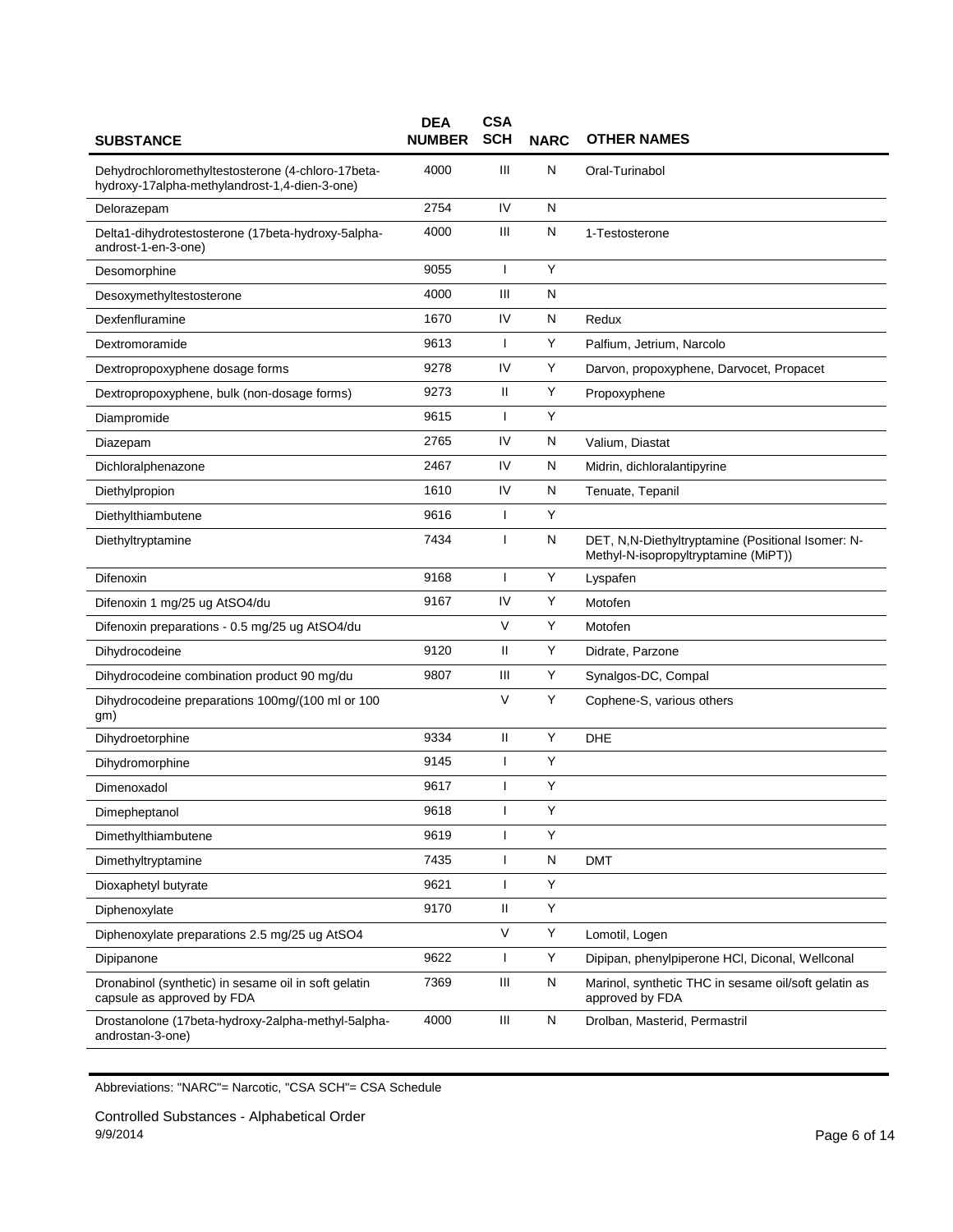| <b>SUBSTANCE</b>                                                                         | <b>DEA</b><br><b>NUMBER</b> | <b>CSA</b><br><b>SCH</b> | <b>NARC</b> | <b>OTHER NAMES</b>                                  |
|------------------------------------------------------------------------------------------|-----------------------------|--------------------------|-------------|-----------------------------------------------------|
| Drotebanol                                                                               | 9335                        | $\mathbf{I}$             | Y           | Metebanyl, oxymethebanol                            |
| Ecgonine                                                                                 | 9180                        | Ш                        | Y           | Cocaine precursor, in Coca leaves                   |
| Embutramide                                                                              | 2020                        | Ш                        | Ν           | Tributane                                           |
| Estazolam                                                                                | 2756                        | IV                       | N           | ProSom, Domnamid, Eurodin, Nuctalon                 |
| Ethchlorvynol                                                                            | 2540                        | IV                       | N           | Placidyl                                            |
| Ethinamate                                                                               | 2545                        | IV                       | N           | Valmid, Valamin                                     |
| Ethyl loflazepate                                                                        | 2758                        | IV                       | N           |                                                     |
| Ethylestrenol (17alpha-ethyl-17beta-hydroxyestr-4-ene)                                   | 4000                        | Ш                        | Ν           | Maxibolin, Orabolin, Durabolin-O, Duraboral         |
| Ethylmethylthiambutene                                                                   | 9623                        | T                        | Υ           |                                                     |
| Ethylmorphine                                                                            | 9190                        | Ш                        | Υ           | Dionin                                              |
| Ethylmorphine combination product 15 mg/du                                               | 9808                        | Ш                        | Υ           |                                                     |
| Ethylmorphine preparations 100 mg/(100 ml or 100 gm)                                     |                             | V                        | Υ           |                                                     |
| Etonitazene                                                                              | 9624                        | $\mathbf{I}$             | Υ           |                                                     |
| Etorphine (except HCI)                                                                   | 9056                        | $\mathbf{I}$             | Υ           |                                                     |
| Etorphine HCI                                                                            | 9059                        | Ш                        | Y           | M 99                                                |
| Etoxeridine                                                                              | 9625                        | J.                       | Υ           |                                                     |
| Ezogabine                                                                                | 2779                        | V                        | N           | Potiga                                              |
| Fencamfamin                                                                              | 1760                        | IV                       | Ν           | Reactivan                                           |
| Fenethylline                                                                             | 1503                        | ı                        | N           | Captagon, amfetyline, ethyltheophylline amphetamine |
| Fenfluramine                                                                             | 1670                        | IV                       | N           | Pondimin, Ponderal                                  |
| Fenproporex                                                                              | 1575                        | IV                       | N           | Gacilin, Solvolip                                   |
| Fentanyl                                                                                 | 9801                        | $\mathbf{H}$             | Y           | Duragesic, Oralet, Actiq, Sublimaze, Innovar        |
| Fludiazepam                                                                              | 2759                        | IV                       | N           |                                                     |
| Flunitrazepam                                                                            | 2763                        | IV                       | Ν           | Rohypnol, Narcozep, Darkene, Roipnol                |
| Fluoxymesterone (9-fluoro-17alpha-methyl-<br>11beta,17beta-dihydroxyandrost-4-en-3-one)  | 4000                        | $\mathbf{III}$           | N           | Anadroid-F, Halotestin, Ora-Testryl                 |
| Flurazepam                                                                               | 2767                        | IV                       | Ν           | Dalmane                                             |
| Formebolone (2-formyl-17alpha-methyl-<br>11alpha,17beta-dihydroxyandrost-1,4-dien-3-one) | 4000                        | Ш                        | N           | Esiclene, Hubernol                                  |
| Fospropofol                                                                              | 2138                        | IV                       | N           | Lusedra                                             |
| Furazabol (17alpha-methyl-17beta-<br>hydroxyandrostano[2,3-c]-furazan)                   | 4000                        | Ш                        | N           | Frazalon, Miotolon, Qu Zhi Shu                      |
| Furethidine                                                                              | 9626                        | $\mathbf{I}$             | Υ           |                                                     |
| Gamma Hydroxybutyric Acid                                                                | 2010                        | T                        | N           | GHB, gamma hydroxybutyrate, sodium oxybate          |
| Gamma Hydroxybutyric Acid preparations                                                   | 2012                        | Ш                        | N           | Xyrem                                               |
| Glutethimide                                                                             | 2550                        | Ш                        | N           | Doriden, Dorimide                                   |
| Halazepam                                                                                | 2762                        | IV                       | N           | Paxipam                                             |
| Haloxazolam                                                                              | 2771                        | IV                       | N           |                                                     |

Controlled Substances - Alphabetical Order 9/9/2014 Page 7 of 14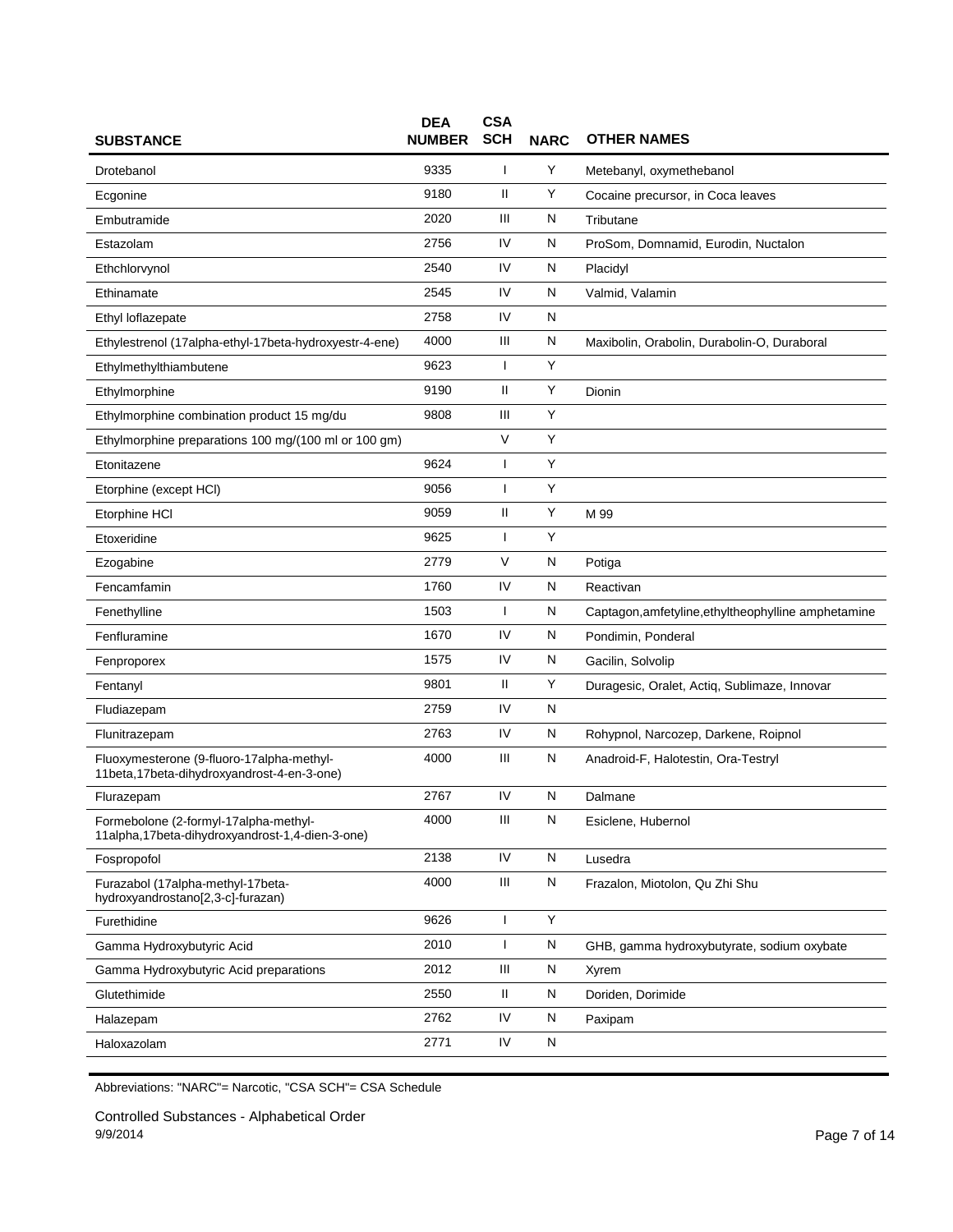| <b>SUBSTANCE</b>                                                   | <b>DEA</b><br><b>NUMBER</b> | <b>CSA</b><br><b>SCH</b> | <b>NARC</b> | <b>OTHER NAMES</b>                                |
|--------------------------------------------------------------------|-----------------------------|--------------------------|-------------|---------------------------------------------------|
| Heroin                                                             | 9200                        | ı                        | Υ           | Diacetylmorphine, diamorphine                     |
| Hydrocodone                                                        | 9193                        | Ш                        | Υ           | dihydrocodeinone                                  |
| Hydromorphinol                                                     | 9301                        | $\mathbf{I}$             | Y           |                                                   |
| Hydromorphone                                                      | 9150                        | Ш                        | Y           | Dilaudid, dihydromorphinone                       |
| Hydroxypethidine                                                   | 9627                        | ı                        | Υ           |                                                   |
| Ibogaine                                                           | 7260                        | $\mathbf{I}$             | N           | Constituent of "Tabernanthe iboga" plant          |
| Isomethadone                                                       | 9226                        | $\mathbf{H}$             | Υ           | Isoamidone                                        |
| JWH-018 (also known as AM678) (1-Pentyl-3-(1-<br>naphthoyl)indole) | 7118                        | ı                        | N           | JWH-018 and AM-678                                |
| JWH-019 (1-Hexyl-3-(1-naphthoyl)indole)                            | 7019                        | ı                        | N           | <b>JWH-019</b>                                    |
| JWH-073 (1-Butyl-3-(1-naphthoyl)indole)                            | 7173                        | $\mathbf{I}$             | N           | <b>JWH-073</b>                                    |
| JWH-081 (1-Pentyl-3-(1-(4-methoxynaphthoyl) indole)                | 7081                        | ı                        | N           | <b>JWH-081</b>                                    |
| JWH-122 (1-Pentyl-3-(4-methyl-1-naphthoyl) indole)                 | 7122                        | ı                        | N           | <b>JWH-122</b>                                    |
| JWH-200 (1-[2-(4-Morpholinyl)ethyl]-3-(1-<br>naphthoyl)indole)     | 7200                        | $\mathbf{I}$             | N           | <b>JWH-200</b>                                    |
| JWH-203 (1-Pentyl-3-(2-chlorophenylacetyl) indole)                 | 7203                        | $\mathbf{I}$             | N           | <b>JWH-203</b>                                    |
| JWH-250 (1-Pentyl-3-(2-methoxyphenylacetyl) indole)                | 6250                        | I                        | N           | <b>JWH-250</b>                                    |
| JWH-398 (1-Pentyl-3-(4-chloro-1-naphthoyl) indole                  | 7398                        | ı                        | N           | <b>JWH-398</b>                                    |
| Ketamine                                                           | 7285                        | Ш                        | N           | Ketaset, Ketalar, Special K, K                    |
| Ketazolam                                                          | 2772                        | IV                       | N           | Anxon, Loftran, Solatran, Contamex                |
| Ketobemidone                                                       | 9628                        | $\mathbf{I}$             | Y           | Cliradon                                          |
| Lacosamide                                                         | 2746                        | V                        | N           | Vimpat                                            |
| Levo-alphacetylmethadol                                            | 9648                        | Ш                        | Y           | LAAM, long acting methadone, levomethadyl acetate |
| Levomethorphan                                                     | 9210                        | $\mathbf{H}$             | Y           |                                                   |
| Levomoramide                                                       | 9629                        | ı                        | Y           |                                                   |
| Levophenacylmorphan                                                | 9631                        | I                        | Υ           |                                                   |
| Levorphanol                                                        | 9220                        | Ш                        | Y           | Levo-Dromoran                                     |
| Lisdexamfetamine                                                   | 1205                        | $\mathbf{H}$             | N           | Vyvanse                                           |
| Loprazolam                                                         | 2773                        | IV                       | N           |                                                   |
| Lorazepam                                                          | 2885                        | IV                       | ${\sf N}$   | Ativan                                            |
| Lorcaserin                                                         | 1625                        | IV                       | N           | Belvig                                            |
| Lormetazepam                                                       | 2774                        | IV                       | N           | Noctamid                                          |
| Lysergic acid                                                      | 7300                        | Ш                        | N           | <b>LSD</b> precursor                              |
| Lysergic acid amide                                                | 7310                        | Ш                        | ${\sf N}$   | LSD precursor                                     |
| Lysergic acid diethylamide                                         | 7315                        | $\mathbf{I}$             | N           | LSD, lysergide                                    |
| Marihuana                                                          | 7360                        | ı                        | N           | Cannabis, marijuana                               |
| Mazindol                                                           | 1605                        | IV                       | N           | Sanorex, Mazanor                                  |
| MDPV (3,4-Methylenedioxypyrovalerone)                              | 7535                        | ı                        | ${\sf N}$   | <b>MDPV</b>                                       |

Controlled Substances - Alphabetical Order 9/9/2014 Page 8 of 14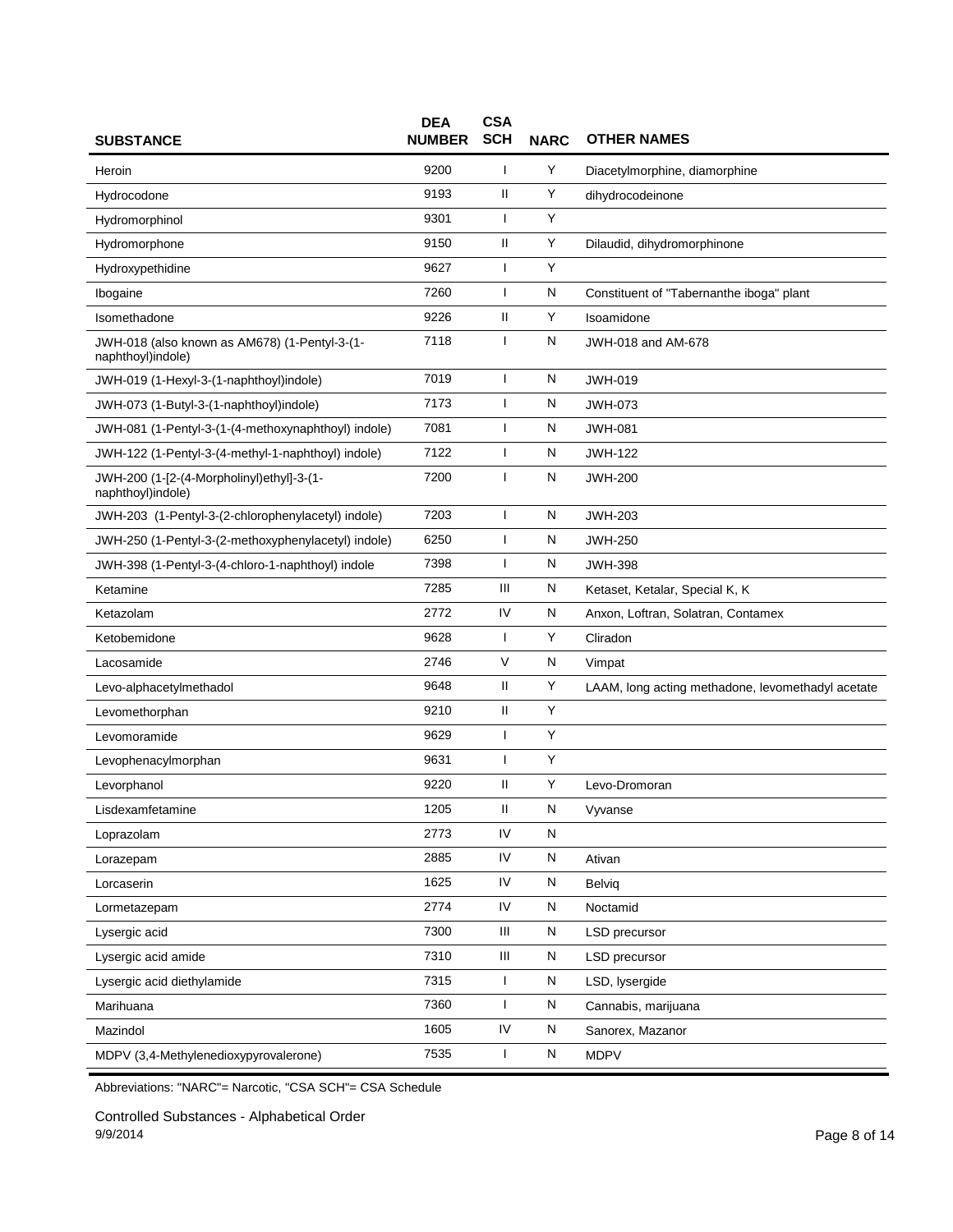| <b>SUBSTANCE</b>                                                              | <b>DEA</b><br><b>NUMBER</b> | <b>CSA</b><br><b>SCH</b> | <b>NARC</b> | <b>OTHER NAMES</b>                                                                                |
|-------------------------------------------------------------------------------|-----------------------------|--------------------------|-------------|---------------------------------------------------------------------------------------------------|
| Mebutamate                                                                    | 2800                        | IV                       | Ν           | Capla                                                                                             |
| Mecloqualone                                                                  | 2572                        | T                        | Ν           | Nubarene                                                                                          |
| Medazepam                                                                     | 2836                        | IV                       | Ν           | Nobrium                                                                                           |
| Mefenorex                                                                     | 1580                        | IV                       | Ν           | Anorexic, Amexate, Doracil, Pondinil                                                              |
| Meperidine                                                                    | 9230                        | Ш                        | Υ           | Demerol, Mepergan, pethidine                                                                      |
| Meperidine intermediate-A                                                     | 9232                        | $\mathbf{H}$             | Υ           | Meperidine precursor                                                                              |
| Meperidine intermediate-B                                                     | 9233                        | Ш                        | Y           | Meperidine precursor, normeperidine                                                               |
| Meperidine intermediate-C                                                     | 9234                        | Ш                        | Y           | Meperidine precursor                                                                              |
| Mephedrone (4-Methyl-N-methylcathinone)                                       | 1248                        | T                        | N           | (Positional Isomers: 3-Methyl-methcathinone,<br>Buphedrone, Ethcathinone, N,N-Dimethyl-cathinone) |
| Meprobamate                                                                   | 2820                        | IV                       | Ν           | Miltown, Equanil, Micrainin, Equagesic, Meprospan                                                 |
| Mescaline                                                                     | 7381                        | $\mathbf{I}$             | N           | Constituent of "Peyote" cacti                                                                     |
| Mestanolone (17alpha-methyl-17beta-hydroxy-5alpha-<br>androstan-3-one)        | 4000                        | Ш                        | N           | Assimil, Ermalone, Methybol, Tantarone                                                            |
| Mesterolone (1alpha-methyl-17beta-hydroxy-5alpha-<br>androstan-3-one)         | 4000                        | Ш                        | Ν           | Androviron, Proviron, Testiwop                                                                    |
| Metazocine                                                                    | 9240                        | $\mathbf{H}$             | Υ           |                                                                                                   |
| Methadone                                                                     | 9250                        | $\mathbf{H}$             | Y           | Dolophine, Methadose, Amidone                                                                     |
| Methadone intermediate                                                        | 9254                        | Ш                        | Y           | Methadone precursor                                                                               |
| Methamphetamine                                                               | 1105                        | $\mathbf{H}$             | Ν           | Desoxyn, D-desoxyephedrine, ICE, Crank, Speed                                                     |
| Methandienone (17alpha-methyl-17beta-<br>hydroxyandrost-1,4-diene-3-one)      | 4000                        | Ш                        | N           | Dianabol, Metabolina, Nerobol, Perbolin                                                           |
| Methandriol (17alpha-methyl-3beta,17beta-<br>dihydroxyandrost-5-ene)          | 4000                        | Ш                        | N           | Sinesex, Stenediol, Troformone                                                                    |
| Methaqualone                                                                  | 2565                        | T                        | Ν           | Quaalude, Parest, Somnafac, Opitimil, Mandrax                                                     |
| Methasterone (2alpha, 17alpha-dimethyl-5alpha-<br>androstan-17beta-ol-3-one)  | 4000                        | Ш                        | Ν           | Methasterone                                                                                      |
| Methcathinone                                                                 | 1237                        | $\mathbf{I}$             | N           | N-Methylcathinone, "cat"                                                                          |
| Methenolone (1-methyl-17beta-hydroxy-5alpha-androst-<br>$1$ -en- $3$ -one $)$ | 4000                        | Ш                        | Ν           | Primobolan, Primobolan Depot, Primobolan S                                                        |
| Methohexital                                                                  | 2264                        | IV                       | N           | <b>Brevital</b>                                                                                   |
| Methyldesorphine                                                              | 9302                        | T                        | Y           |                                                                                                   |
| Methyldienolone (17alpha-methyl-17beta-hydroxyestr-<br>4,9(10)-dien-3-one)    | 4000                        | Ш                        | N           |                                                                                                   |
| Methyldihydromorphine                                                         | 9304                        | $\mathbf{I}$             | Υ           |                                                                                                   |
| Methylone (3,4-Methylenedioxy-N-methylcathinone)                              | 7540                        | $\mathbf{I}$             | N           | Methylone                                                                                         |
| Methylphenidate                                                               | 1724                        | Ш                        | N           | Concerta, Ritalin, Methylin                                                                       |
| Methylphenobarbital (mephobarbital)                                           | 2250                        | IV                       | N           | Mebaral, mephobarbital                                                                            |
| Methyltestosterone (17alpha-methyl-17beta-<br>hydroxyandrost-4-en-3-one)      | 4000                        | Ш                        | N           | Android, Oreton, Testred, Virilon                                                                 |

Controlled Substances - Alphabetical Order 9/9/2014 Page 9 of 14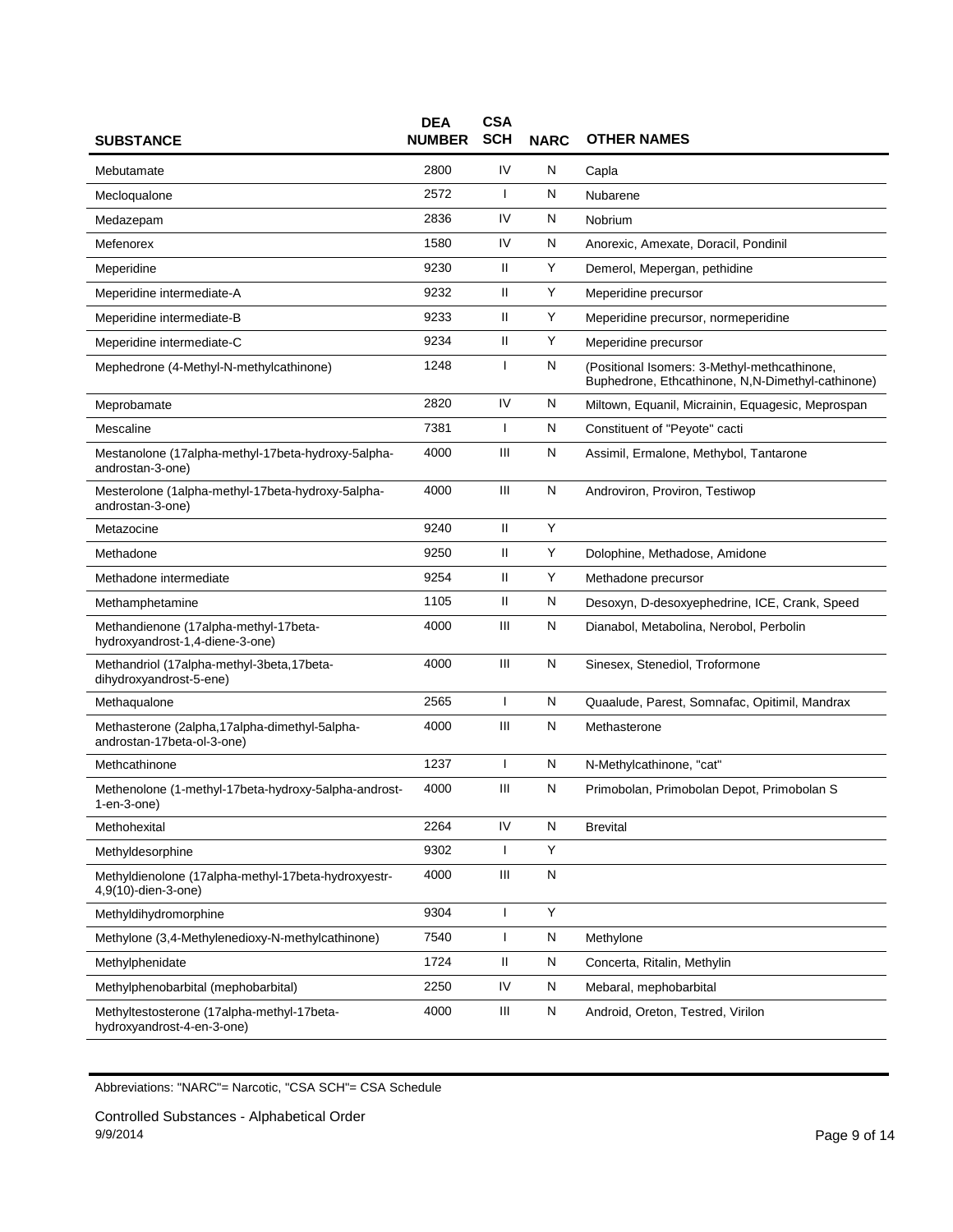| <b>SUBSTANCE</b>                                                            | <b>DEA</b><br><b>NUMBER</b> | <b>CSA</b><br><b>SCH</b> | <b>NARC</b> | <b>OTHER NAMES</b>                                                                                                  |
|-----------------------------------------------------------------------------|-----------------------------|--------------------------|-------------|---------------------------------------------------------------------------------------------------------------------|
| Methyltrienolone (17alpha-methyl-17beta-hydroxyestr-<br>4,9,11-trien-3-one) | 4000                        | Ш                        | N           | Metribolone                                                                                                         |
| Methyprylon                                                                 | 2575                        | Ш                        | N           | Noludar                                                                                                             |
| Metopon                                                                     | 9260                        | Ш                        | Y           |                                                                                                                     |
| Mibolerone (7alpha,17alpha-dimethyl-17beta-<br>hydroxyestr-4-en-3-one)      | 4000                        | Ш                        | Ν           | Cheque, Matenon                                                                                                     |
| Midazolam                                                                   | 2884                        | IV                       | N           | Versed                                                                                                              |
| Modafinil                                                                   | 1680                        | IV                       | N           | Provigil                                                                                                            |
| Moramide-intermediate                                                       | 9802                        | Ш                        | Y           |                                                                                                                     |
| Morpheridine                                                                | 9632                        | ı                        | Y           |                                                                                                                     |
| Morphine                                                                    | 9300                        | Ш                        | Y           | MS Contin, Roxanol, Oramorph, RMS, MSIR                                                                             |
| Morphine combination product/50 mg/(100 ml or 100<br>gm)                    | 9810                        | Ш                        | Υ           |                                                                                                                     |
| Morphine methylbromide                                                      | 9305                        | I                        | Y           |                                                                                                                     |
| Morphine methylsulfonate                                                    | 9306                        | I                        | Y           |                                                                                                                     |
| Morphine-N-oxide                                                            | 9307                        | $\mathbf{I}$             | Υ           |                                                                                                                     |
| Myrophine                                                                   | 9308                        | $\overline{\phantom{a}}$ | Υ           |                                                                                                                     |
| N,N-Dimethylamphetamine                                                     | 1480                        | I                        | N           |                                                                                                                     |
| Nabilone                                                                    | 7379                        | Ш                        | N           | Cesamet                                                                                                             |
| Nalorphine                                                                  | 9400                        | Ш                        | Υ           | Nalline                                                                                                             |
| Nandrolone (17beta-hydroxyestr-4-en-3-one)                                  | 4000                        | Ш                        | N           | Deca-Durabolin, Durabolin, Durabolin-50                                                                             |
| Naphyrone                                                                   | 1258                        | ı                        | N           | naphthylpyrovalerone; 1-(naphthalen-2-yl)-2-<br>(pyrrolidin-1-yl)pentan-1-one) (Positional Isomer: α-<br>naphyrone) |
| N-Benzylpiperazine                                                          | 7493                        | H                        | N           | BZP, 1-benzylpiperazine                                                                                             |
| N-Ethyl-1-phenylcyclohexylamine                                             | 7455                        | ı                        | N           | <b>PCE</b>                                                                                                          |
| N-Ethyl-3-piperidyl benzilate                                               | 7482                        | I                        | N           | JB 323                                                                                                              |
| N-Ethylamphetamine                                                          | 1475                        | I                        | N           | <b>NEA</b>                                                                                                          |
| N-Hydroxy-3,4-methylenedioxyamphetamine                                     | 7402                        | ı                        | N           | N-hydroxy MDA                                                                                                       |
| Nicocodeine                                                                 | 9309                        | $\mathbf{I}$             | Υ           |                                                                                                                     |
| Nicomorphine                                                                | 9312                        | ı                        | Υ           | Vilan                                                                                                               |
| Nimetazepam                                                                 | 2837                        | IV                       | N           | Erimin                                                                                                              |
| Nitrazepam                                                                  | 2834                        | IV                       | N           | Mogadon                                                                                                             |
| N-Methyl-3-piperidyl benzilate                                              | 7484                        | 1                        | N           | JB 336                                                                                                              |
| Noracymethadol                                                              | 9633                        | I                        | Υ           |                                                                                                                     |
| Norbolethone (13beta, 17alpha-diethyl-17beta-<br>hydroxygon-4-en-3-one)     | 4000                        | Ш                        | N           | Genabol                                                                                                             |
| Norclostebol (4-chloro-17beta-hydroxyestr-4-en-3-one                        | 4000                        | Ш                        | N           | Anabol-4-19, Lentabol                                                                                               |
| Nordiazepam                                                                 | 2838                        | IV                       | N           | Nordazepam, Demadar, Madar                                                                                          |

Controlled Substances - Alphabetical Order 9/9/2014 Page 10 of 14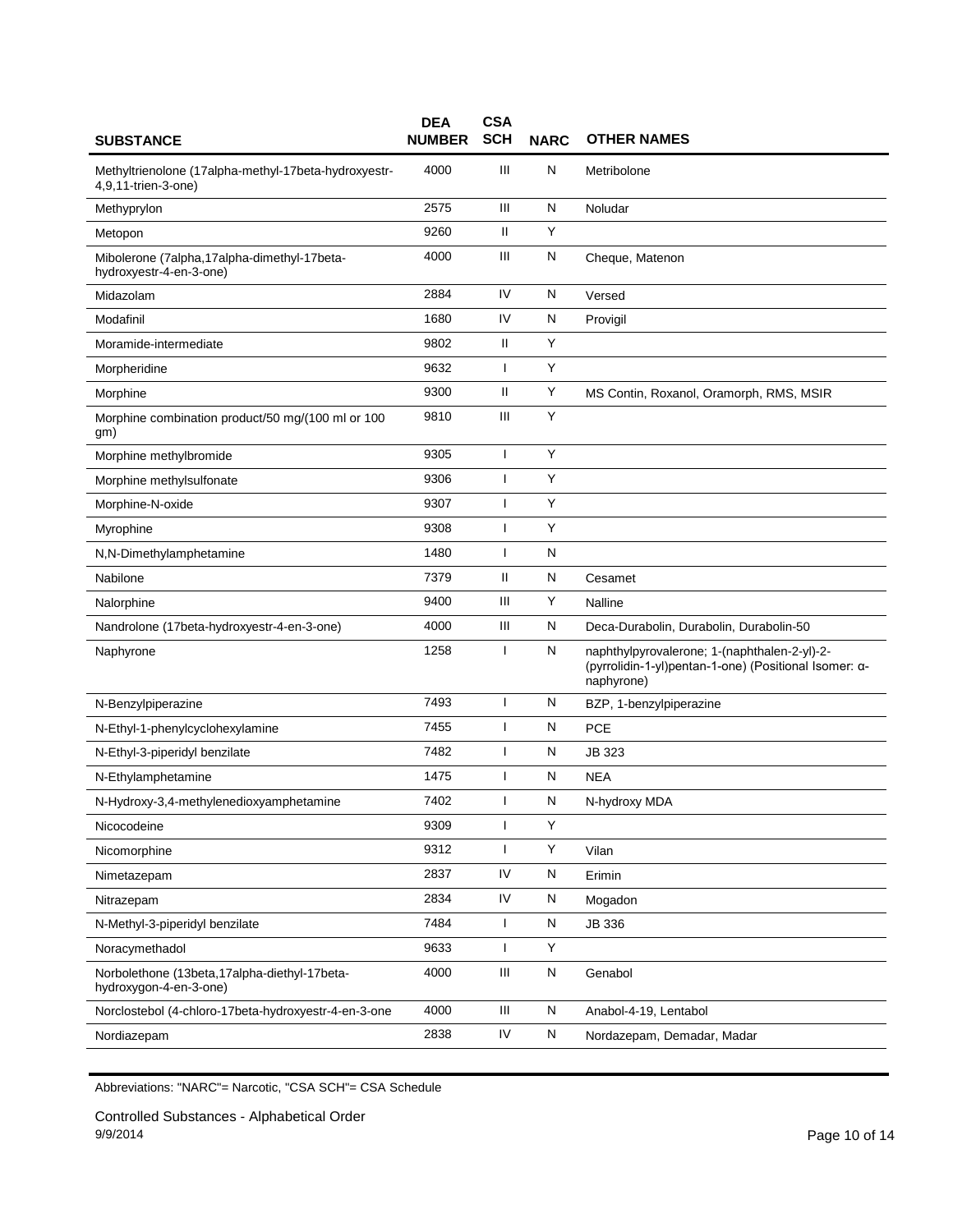| <b>SUBSTANCE</b>                                                                           | <b>DEA</b><br><b>NUMBER</b> | <b>CSA</b><br><b>SCH</b> | <b>NARC</b> | <b>OTHER NAMES</b>                                                                                                                                                                                                                                                           |
|--------------------------------------------------------------------------------------------|-----------------------------|--------------------------|-------------|------------------------------------------------------------------------------------------------------------------------------------------------------------------------------------------------------------------------------------------------------------------------------|
| Norethandrolone (17alpha-ethyl-17beta-hydroxyestr-4-<br>en-3-one)                          | 4000                        | Ш                        | N           | Nilevar, Pronabol, Solevar                                                                                                                                                                                                                                                   |
| Norlevorphanol                                                                             | 9634                        |                          | Y           |                                                                                                                                                                                                                                                                              |
| Normethadone                                                                               | 9635                        | $\mathbf{I}$             | Y           | Phenyldimazone                                                                                                                                                                                                                                                               |
| Normethandrolone (17alpha-methyl-17beta-<br>hydroxyestr-4-en-3-one)                        | 4000                        | Ш                        | N           | Lutenin, Matronal, Orgasteron                                                                                                                                                                                                                                                |
| Normorphine                                                                                | 9313                        | ı                        | Y           |                                                                                                                                                                                                                                                                              |
| Norpipanone                                                                                | 9636                        | ı                        | Υ           |                                                                                                                                                                                                                                                                              |
| Opium combination product 25 mg/du                                                         | 9809                        | Ш                        | Y           | Paregoric, other combination products                                                                                                                                                                                                                                        |
| Opium extracts                                                                             | 9610                        | $\mathbf{H}$             | Y           |                                                                                                                                                                                                                                                                              |
| Opium fluid extract                                                                        | 9620                        | Ш                        | Y           |                                                                                                                                                                                                                                                                              |
| Opium poppy                                                                                | 9650                        | Ш                        | Y           | Papaver somniferum                                                                                                                                                                                                                                                           |
| Opium preparations - 100 mg/(100 ml or 100 gm)                                             |                             | $\vee$                   | Y           | Parepectolin, Kapectolin PG, Kaolin Pectin P.G.                                                                                                                                                                                                                              |
| Opium tincture                                                                             | 9630                        | $\mathbf{H}$             | Y           | Laudanum                                                                                                                                                                                                                                                                     |
| Opium, granulated                                                                          | 9640                        | Ш                        | Y           | Granulated opium                                                                                                                                                                                                                                                             |
| Opium, powdered                                                                            | 9639                        | $\mathbf{H}$             | Υ           | Powdered opium                                                                                                                                                                                                                                                               |
| Opium, raw                                                                                 | 9600                        | $\mathbf{H}$             | Y           | Raw opium, gum opium                                                                                                                                                                                                                                                         |
| Oripavine                                                                                  | 9330                        | $\mathbf{H}$             | Υ           |                                                                                                                                                                                                                                                                              |
| Oxandrolone (17alpha-methyl-17beta-hydroxy-2-oxa-<br>5alpha-androstan-3-one)               | 4000                        | Ш                        | N           | Anavar, Lonavar, Oxandrin, Provitar, Vasorome                                                                                                                                                                                                                                |
| Oxazepam                                                                                   | 2835                        | IV                       | N           | Serax, Serenid-D                                                                                                                                                                                                                                                             |
| Oxazolam                                                                                   | 2839                        | IV                       | N           | Serenal, Convertal                                                                                                                                                                                                                                                           |
| Oxycodone                                                                                  | 9143                        | $\mathbf{I}$             | Y           | OxyContin, Percocet, Endocet, Roxicodone, Roxicet,                                                                                                                                                                                                                           |
| Oxymesterone (17alpha-methyl-4,17beta-<br>dihydroxyandrost-4-en-3-one)                     | 4000                        | Ш                        | N           | Anamidol, Balnimax, Oranabol, Oranabol 10                                                                                                                                                                                                                                    |
| Oxymetholone (17alpha-methyl-2-hydroxymethylene-<br>17beta-hydroxy-5alpha-androstan-3-one) | 4000                        | $\mathbf{III}$           | N           | Anadrol-50, Adroyd, Anapolon, Anasteron, Pardroyd                                                                                                                                                                                                                            |
| Oxymorphone                                                                                | 9652                        | $\mathbf{H}$             | Υ           | Numorphan                                                                                                                                                                                                                                                                    |
| Para-Fluorofentanyl                                                                        | 9812                        |                          | Υ           | China White, fentanyl                                                                                                                                                                                                                                                        |
| Parahexyl                                                                                  | 7374                        | $\mathbf{I}$             | N           | Synhexyl,                                                                                                                                                                                                                                                                    |
| Paraldehyde                                                                                | 2585                        | IV                       | N           | Paral                                                                                                                                                                                                                                                                        |
| PB-22 (Quinolin-8-yl 1-pentyl-1H-indole-3-carboxylate)                                     | 7222                        | $\mathbf{I}$             | N           | QUPIC; PB-22                                                                                                                                                                                                                                                                 |
| Pemoline                                                                                   | 1530                        | IV                       | N           | Cylert                                                                                                                                                                                                                                                                       |
| Pentazocine                                                                                | 9709                        | IV                       | N           | Talwin, Talwin NX, Talacen, Talwin Compound                                                                                                                                                                                                                                  |
| Pentedrone (a-methylaminovalerophenone)                                                    | 1246                        | $\mathbf{I}$             | ${\sf N}$   | 2-(methylamino)-1-phenylpentan-1-one)(Positional<br>Isomers: 3-methylethcathinone (3-MEC), 4-<br>ethylmethcathinone (4-EMC), 4-methylbuphedrone<br>(4-MeMABP; 4-MeBP), 3,4-dimethylmethcathinone<br>(3,4-DMMC), N-ethylbuphedrone (NEB), N-ethyl-N-<br>methylcathinone(EMC)) |
| Pentobarbital                                                                              | 2270                        | $\rm H$                  | N           | Nembutal                                                                                                                                                                                                                                                                     |
|                                                                                            |                             |                          |             |                                                                                                                                                                                                                                                                              |

Controlled Substances - Alphabetical Order 9/9/2014 Page 11 of 14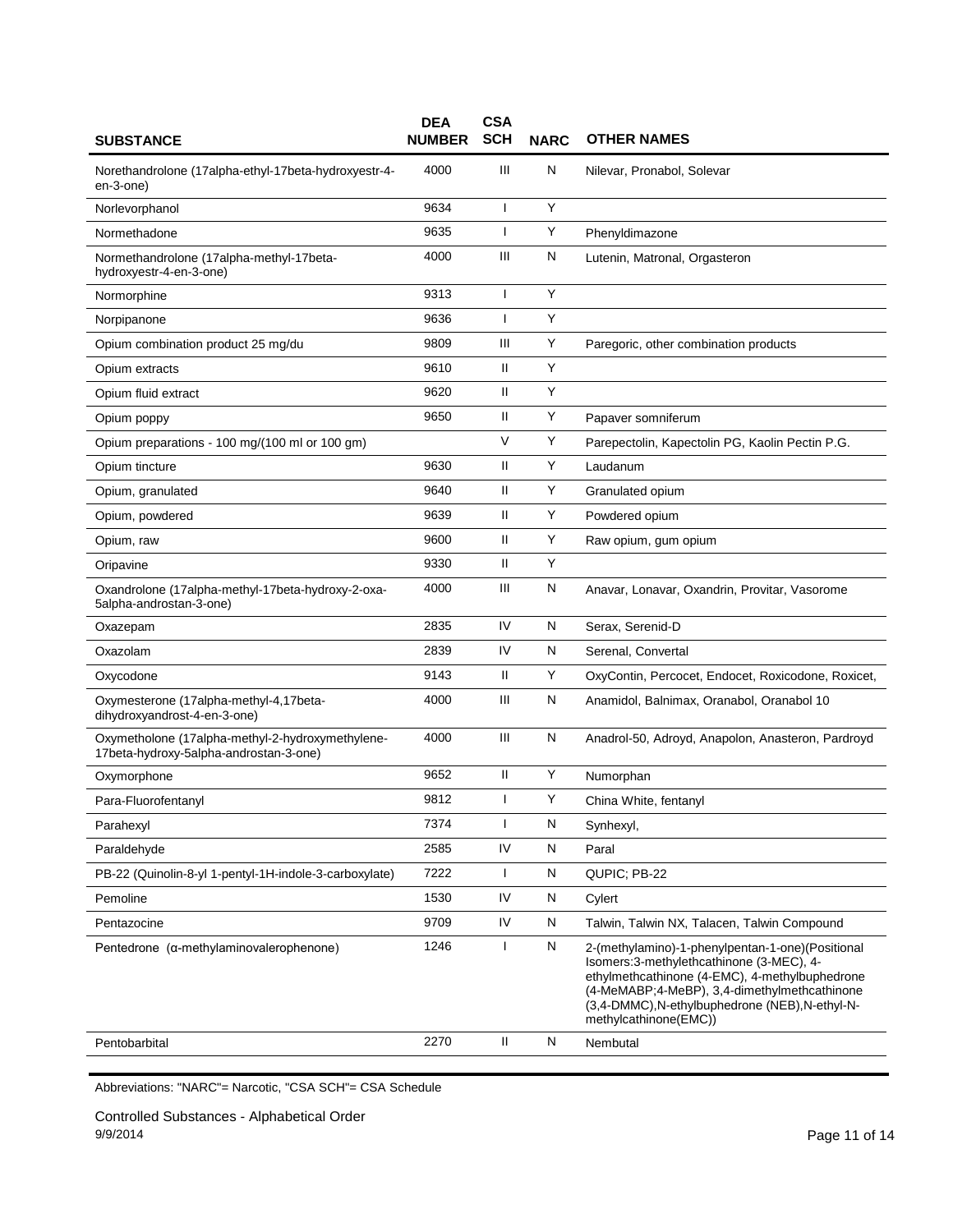| <b>SUBSTANCE</b>                                                  | <b>DEA</b><br><b>NUMBER</b> | <b>CSA</b><br><b>SCH</b> | <b>NARC</b>  | <b>OTHER NAMES</b>                                                                                               |
|-------------------------------------------------------------------|-----------------------------|--------------------------|--------------|------------------------------------------------------------------------------------------------------------------|
| Pentobarbital & noncontrolled active ingred.                      | 2271                        | Ш                        | N            | $FP-3$                                                                                                           |
| Pentobarbital suppository dosage form                             | 2271                        | Ш                        | Ν            | <b>WANS</b>                                                                                                      |
| Pentylone                                                         | 7542                        |                          | N            | bk-MBDP; 1-(1,3-benzodioxol-5-yl)-2-<br>(methylamino)pentan-1-one) (Positional Isomer:<br>dibutylone (bk-DMBMB)) |
| Perampanel                                                        | 2261                        | III                      | N            | Fycompa, [2-(2-oxo-l-phenyl-<br>5-pyridin-2-yl-l ,2-dihydropyridin-3-yl) benzonitrile ]                          |
| Petrichloral                                                      | 2591                        | IV                       | N            | Pentaerythritol chloral, Periclor                                                                                |
| Peyote                                                            | 7415                        | $\mathbf{I}$             | N            | Cactus which contains mescaline                                                                                  |
| Phenadoxone                                                       | 9637                        | ı                        | Υ            |                                                                                                                  |
| Phenampromide                                                     | 9638                        | T                        | Υ            |                                                                                                                  |
| Phenazocine                                                       | 9715                        | Ш                        | Y            | Narphen, Prinadol                                                                                                |
| Phencyclidine                                                     | 7471                        | $\mathbf{I}$             | N            | PCP, Sernylan                                                                                                    |
| Phendimetrazine                                                   | 1615                        | Ш                        | N            | Plegine, Prelu-2, Bontril, Melfiat, Statobex                                                                     |
| Phenmetrazine                                                     | 1631                        | Ш                        | N            | Preludin                                                                                                         |
| Phenobarbital                                                     | 2285                        | IV                       | N            | Luminal, Bellergal-S                                                                                             |
| Phenomorphan                                                      | 9647                        | T                        | Υ            |                                                                                                                  |
| Phenoperidine                                                     | 9641                        | J.                       | Y            | Operidine, Lealgin                                                                                               |
| Phentermine                                                       | 1640                        | IV                       | N            | Ionamin, Fastin, Adipex-P, Obe-Nix, Zantryl                                                                      |
| Phenylacetone                                                     | 8501                        | Ш                        | N            | P2P, phenyl-2-propanone, benzyl methyl ketone                                                                    |
| Pholcodine                                                        | 9314                        | T                        | Y            | Copholco, Adaphol, Codisol, Lantuss, Pholcolin                                                                   |
| Piminodine                                                        | 9730                        | Ш                        | Y            |                                                                                                                  |
| Pinazepam                                                         | 2883                        | IV                       | $\mathsf{N}$ | Domar                                                                                                            |
| Pipradrol                                                         | 1750                        | IV                       | N            | Detaril, Stimolag Fortis                                                                                         |
| Piritramide                                                       | 9642                        | $\mathbf{I}$             | Υ            | Piridolan                                                                                                        |
| Poppy Straw                                                       | 9650                        | Ш                        | Υ            | Opium poppy capsules, poppy heads                                                                                |
| Poppy Straw Concentrate                                           | 9670                        | Ш                        | Υ            | Concentrate of Poppy Straw, CPS                                                                                  |
| Prazepam                                                          | 2764                        | IV                       | Ν            | Centrax                                                                                                          |
| Pregabalin                                                        | 2782                        | $\vee$                   | N            | Lyrica                                                                                                           |
| Proheptazine                                                      | 9643                        | $\mathbf{I}$             | Y            |                                                                                                                  |
| Properidine                                                       | 9644                        | $\mathbf{I}$             | Υ            |                                                                                                                  |
| Propiram                                                          | 9649                        | T                        | Υ            | Algeril                                                                                                          |
| Prostanozol (17beta-hydroxy-5alpha-androstano[3,2-<br>c]pyrazole) | 4000                        | Ш                        | N            | Prostanozol                                                                                                      |
| Psilocybin                                                        | 7437                        | $\mathbf{I}$             | N            | Constituent of "Magic mushrooms"                                                                                 |
| Psilocyn                                                          | 7438                        | $\mathbf{I}$             | N            | Psilocin, constituent of "Magic mushrooms"                                                                       |
| Pyrovalerone                                                      | 1485                        | $\mathsf{V}$             | N            | Centroton, Thymergix                                                                                             |
| Quazepam                                                          | 2881                        | IV                       | N            | Doral                                                                                                            |

Controlled Substances - Alphabetical Order 9/9/2014 Page 12 of 14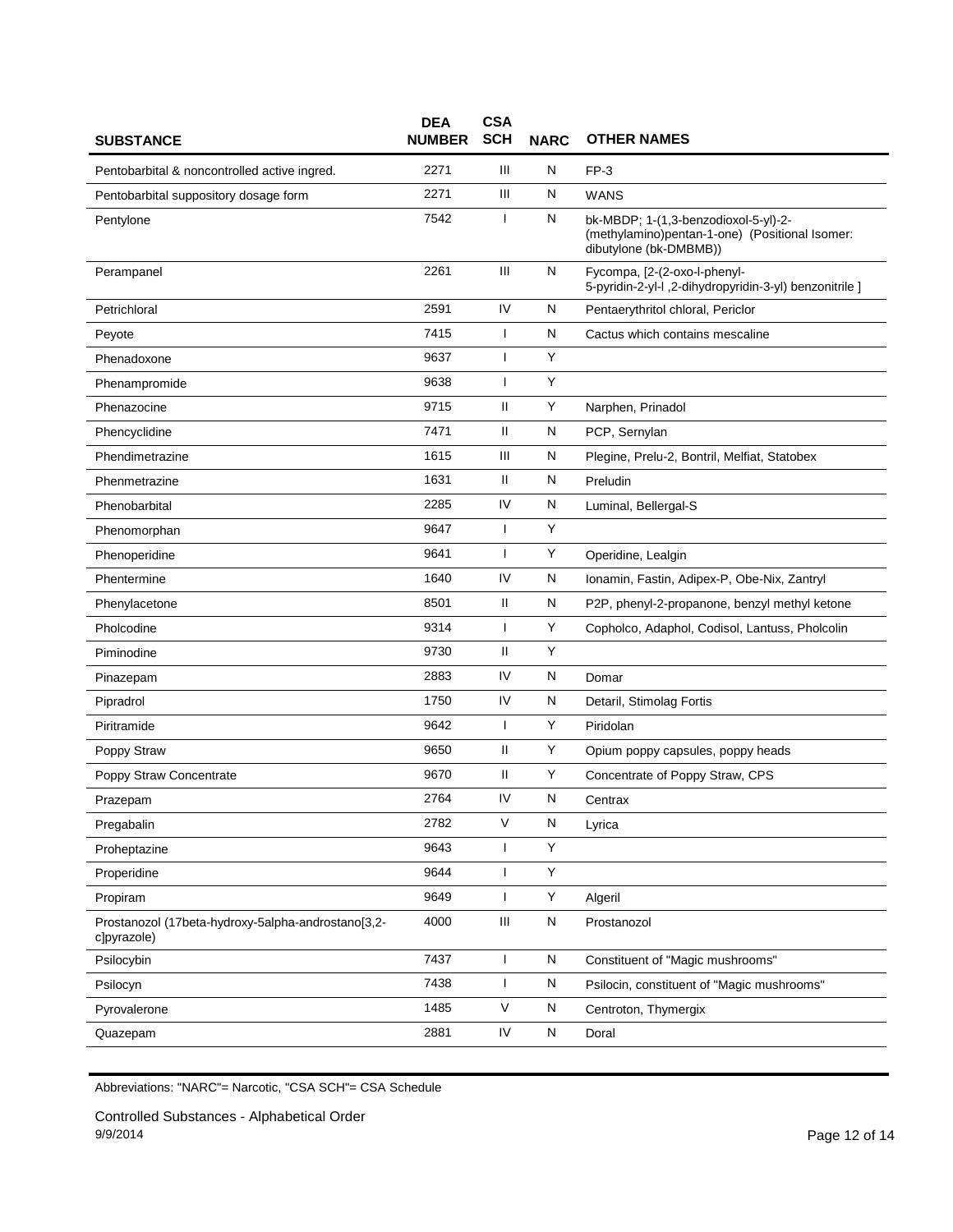| <b>SUBSTANCE</b>                                                                        | <b>DEA</b><br><b>NUMBER</b> | <b>CSA</b><br><b>SCH</b> | <b>NARC</b> | <b>OTHER NAMES</b>                                                                                                                     |
|-----------------------------------------------------------------------------------------|-----------------------------|--------------------------|-------------|----------------------------------------------------------------------------------------------------------------------------------------|
| Racemethorphan                                                                          | 9732                        | Ш                        | Y           |                                                                                                                                        |
| Racemoramide                                                                            | 9645                        | ı                        | Y           |                                                                                                                                        |
| Racemorphan                                                                             | 9733                        | $\mathbf{H}$             | Υ           | Dromoran                                                                                                                               |
| Remifentanil                                                                            | 9739                        | Ш                        | Y           | Ultiva                                                                                                                                 |
| Secobarbital                                                                            | 2315                        | Ш                        | N           | Seconal, Tuinal                                                                                                                        |
| Secobarbital & noncontrolled active ingred                                              | 2316                        | Ш                        | N           |                                                                                                                                        |
| Secobarbital suppository dosage form                                                    | 2316                        | Ш                        | N           |                                                                                                                                        |
| Sibutramine                                                                             | 1675                        | IV                       | N           | Meridia                                                                                                                                |
| <b>SPA</b>                                                                              | 1635                        | IV                       | N           | 1-dimethylamino-1,2-diphenylethane, Lefetamine                                                                                         |
| SR-18 (Also known as RCS-8) (1-Cyclohexylethyl-3-(2-<br>methoxyphenylacetyl) indole)    | 7008                        | ı                        | N           | SR-18 and RCS-8                                                                                                                        |
| SR-19 (Also known as RCS-4) (1-Pentyl-3-[(4-<br>methoxy)-benzoyl] indole                | 7104                        | H                        | N           | SR-19 and RCS-4                                                                                                                        |
| Stanozolol (17alpha-methyl-17beta-hydroxy-5alpha-<br>androst-2-eno[3,2-c]-pyrazole)     | 4000                        | Ш                        | N           | Winstrol, Winstrol-V                                                                                                                   |
| Stenbolone (17beta-hydroxy-2-methyl--5alpha-androst-<br>$1$ -en- $3$ -one $)$           | 4000                        | Ш                        | N           |                                                                                                                                        |
| Stimulant compounds previously excepted                                                 | 1405                        | Ш                        | N           | Mediatric                                                                                                                              |
| Sufentanil                                                                              | 9740                        | Ш                        | Y           | Sufenta                                                                                                                                |
| Sulfondiethylmethane                                                                    | 2600                        | Ш                        | N           |                                                                                                                                        |
| Sulfonethylmethane                                                                      | 2605                        | Ш                        | N           |                                                                                                                                        |
| Sulfonmethane                                                                           | 2610                        | $\mathbf{III}$           | ${\sf N}$   |                                                                                                                                        |
| Suvorexant                                                                              | 2223                        | IV                       | N           | MK-4305, [(7R)-4-(5-chloro-1,3-benzoxazol-2-yl)-7-<br>methyl-1,4-diazepan-1-yl][5-methyl-2-(2H-1,2,3-<br>triazol-2-yl)phenyl]methanone |
| Talbutal                                                                                | 2100                        | Ш                        | N           | Lotusate                                                                                                                               |
| Tapentadol                                                                              | 9780                        | $\mathbf{H}$             | Y           |                                                                                                                                        |
| Temazepam                                                                               | 2925                        | IV                       | N           | Restoril                                                                                                                               |
| Testolactone (13-hydroxy-3-oxo-13,17-secoandrosta-<br>1,4-dien-17-oic acid lactone)     | 4000                        | Ш                        | N           | Teolit, Teslac                                                                                                                         |
| Testosterone (17beta-hydroxyandrost-4-en-3-one)                                         | 4000                        | Ш                        | N           | Android-T, Androlan, Depotest, Delatestryl                                                                                             |
| Tetrahydrocannabinols                                                                   | 7370                        | $\mathbf{I}$             | N           | THC, Delta-8 THC, Delta-9 THC, dronabinol and<br>others                                                                                |
| Tetrahydrogestrinone (13beta, 17alpha-diethyl-17beta-<br>hydroxygon-4,9,11-trien-3-one) | 4000                        | Ш                        | N           | <b>THG</b>                                                                                                                             |
| Tetrazepam                                                                              | 2886                        | IV                       | N           | Myolastan, Musaril                                                                                                                     |
| Thebacon                                                                                | 9315                        | 1                        | Υ           | Acetylhydrocodone, Acedicon, Thebacetyl                                                                                                |
| Thebaine                                                                                | 9333                        | $\rm H$                  | Y           | Precursor of many narcotics                                                                                                            |
| Thiamylal                                                                               | 2100                        | Ш                        | N           | Surital                                                                                                                                |
| Thiofentanyl                                                                            | 9835                        | $\mathbf{I}$             | Υ           | Chine white, fentanyl                                                                                                                  |
| Thiopental                                                                              | 2100                        | Ш                        | N           | Pentothal                                                                                                                              |

Controlled Substances - Alphabetical Order 9/9/2014 Page 13 of 14